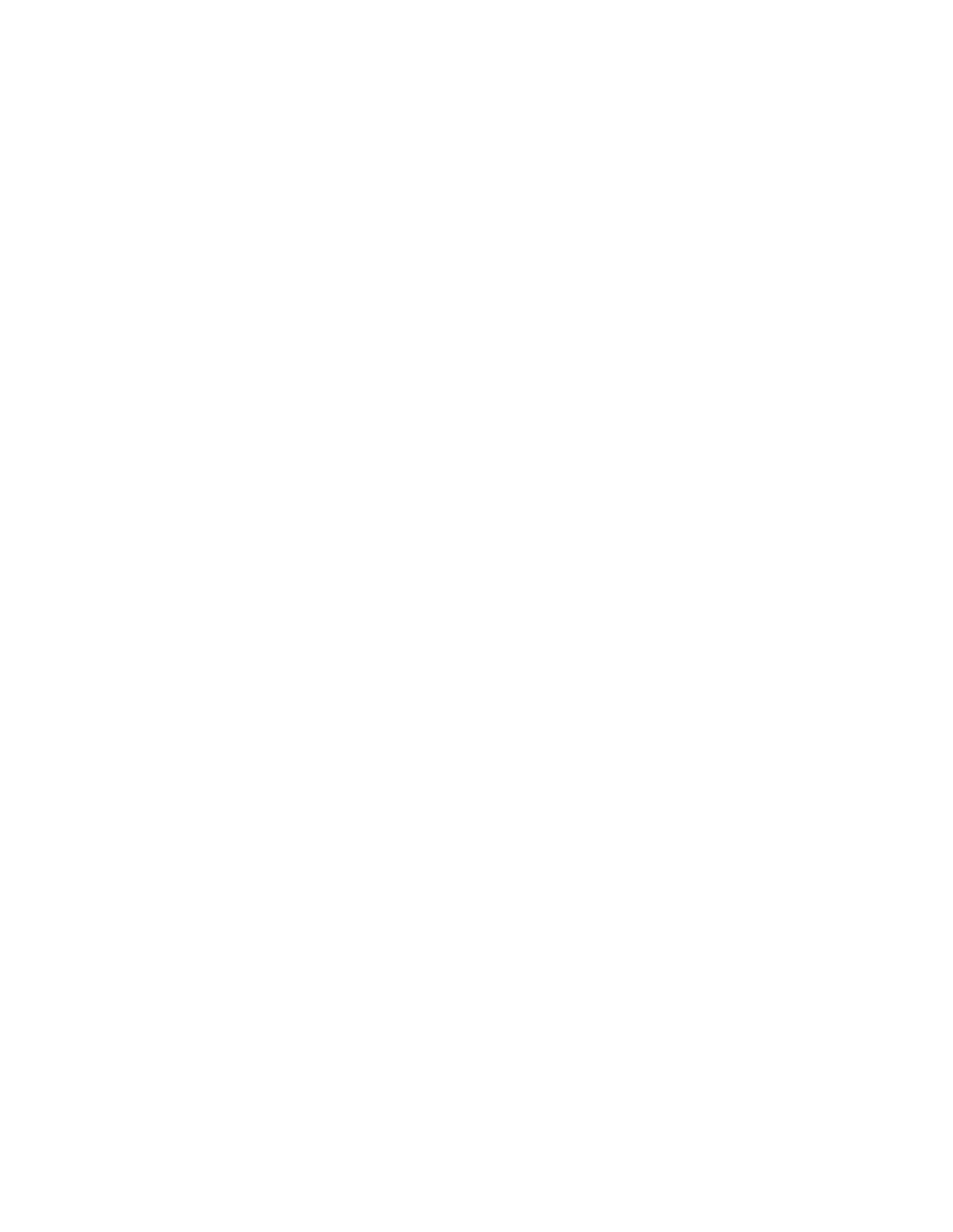## New Brunswick Population Growth Strategy

2014-2017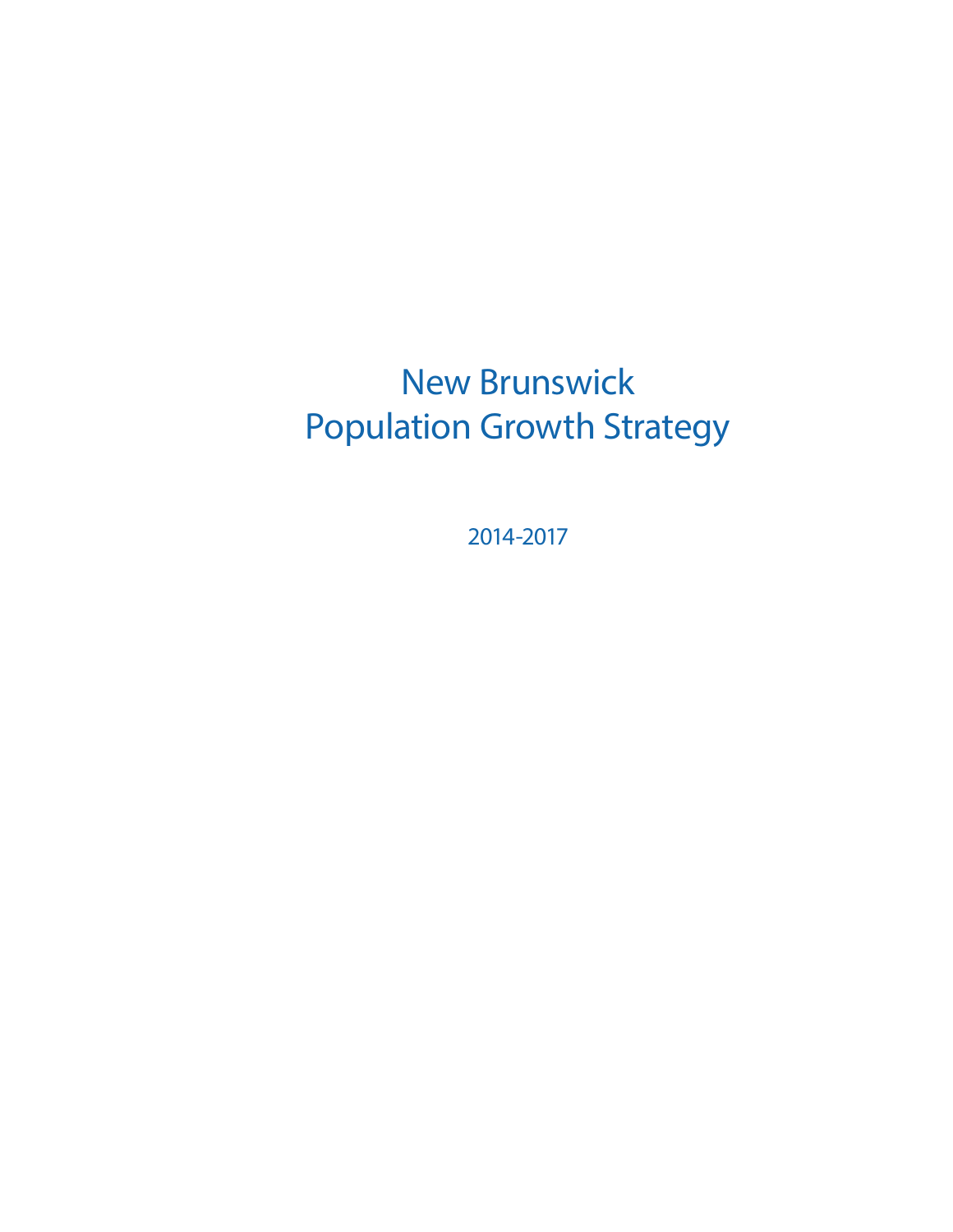New Brunswick Population Growth Strategy 2014-2017 June 2014

Province of New Brunswick

P. O. Box 6000, Fredericton NB

E3B 5H1

[www.gnb.c](http://www.gnb.ca)a

June 2014

ISBN

9874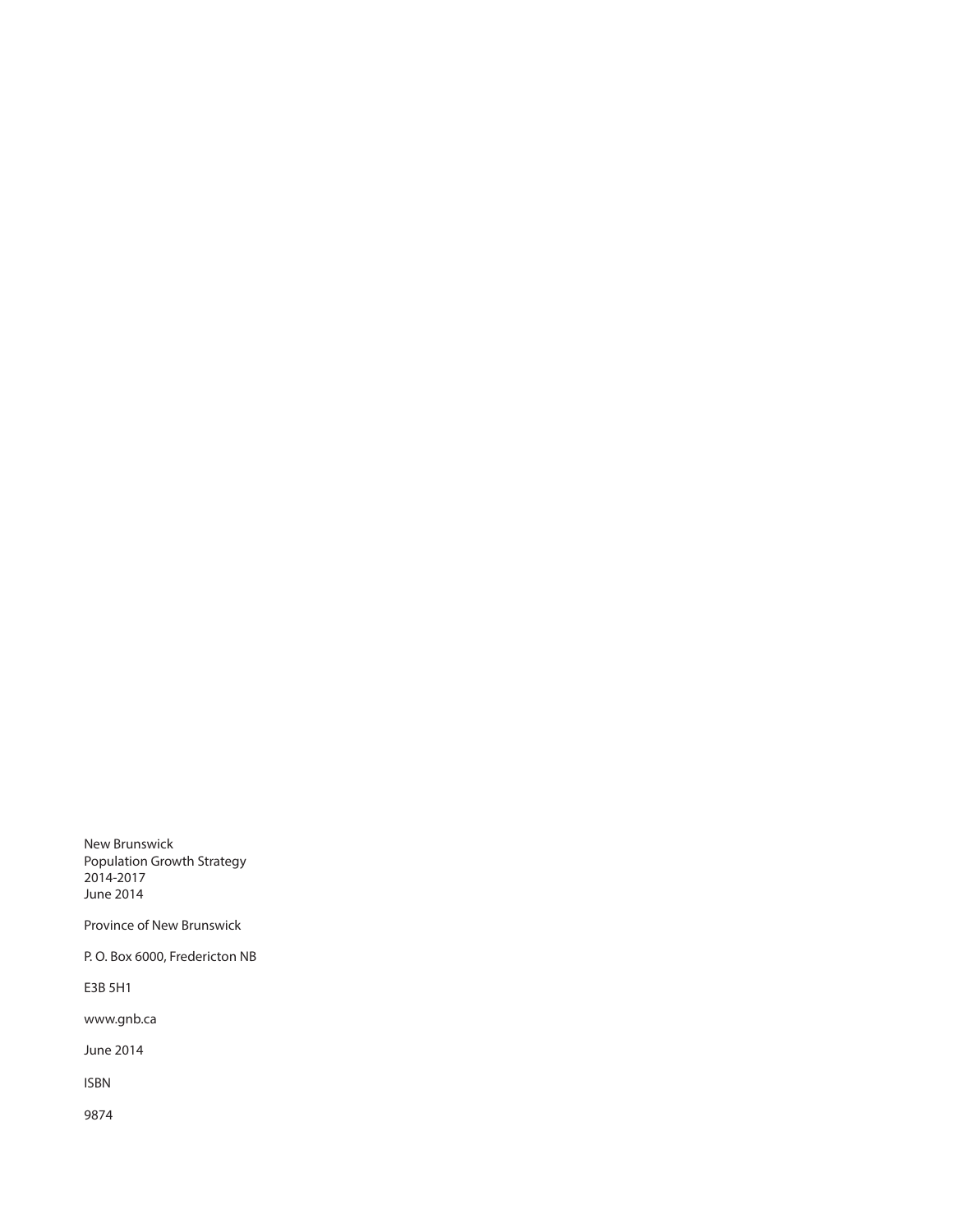### *Table of Contents*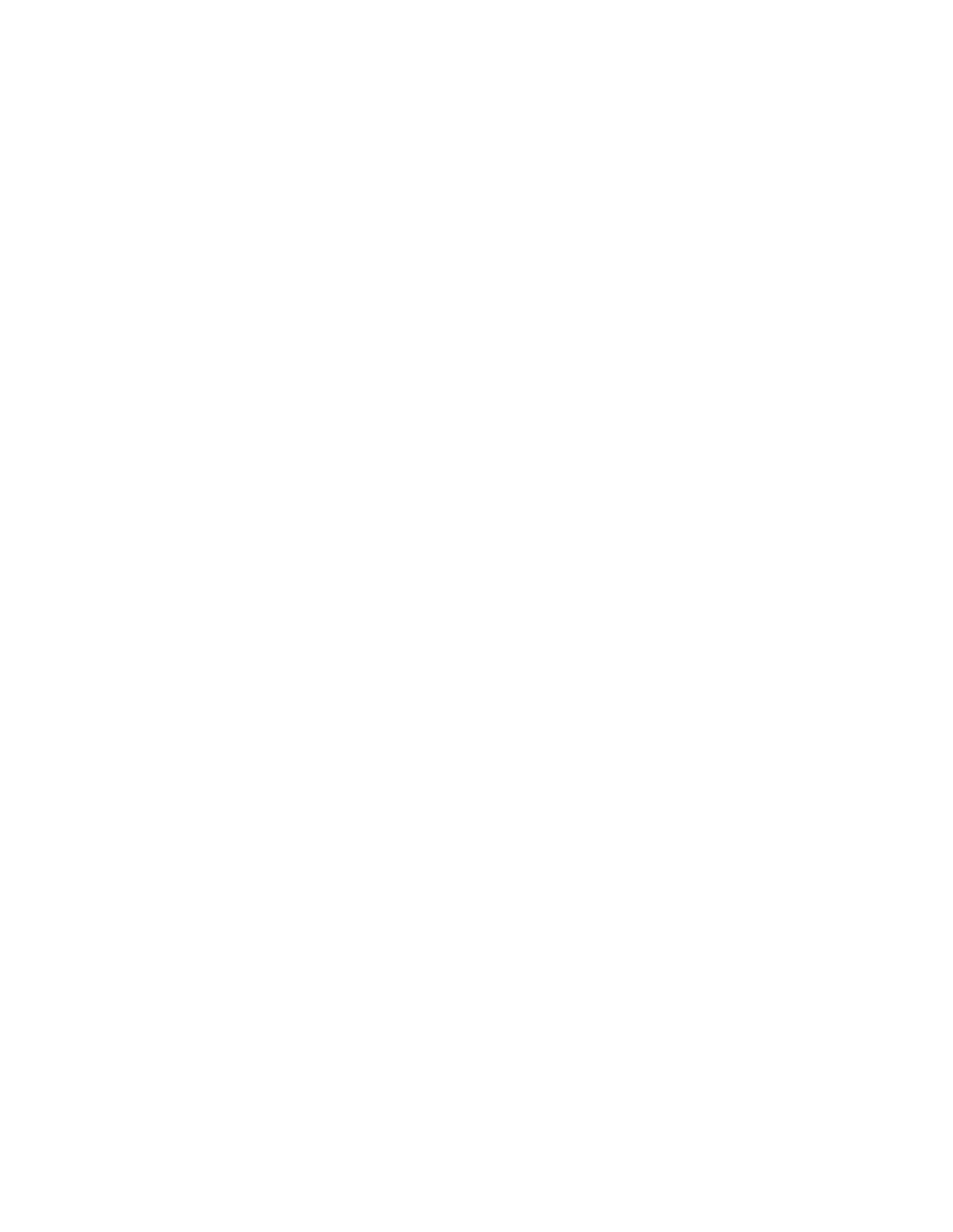### <span id="page-6-0"></span>*Minister's Message*

As minister responsible for population growth and immigration for New Brunswick, I am pleased to present New Brunswick's Population Growth Strategy 2014-2017 and companion Francophone Immigration Action Plan.

Last fall government began an extensive consultation process with a broad range of stakeholders including, the public, academia, multicultural groups and organizations, among others, to lay a foundation to help guide us as we work to address the province's future immigration, population growth and labour force challenges.

Developing a new population growth strategy and Francophone immigration action plan were key items outlined in the province's Labour Force and Skills Development Strategy. These are among the many initiatives we are working on to foster a stronger economy, train people and create jobs for all New Brunswickers.

Immigration plays a key role in New Brunswick's population, social and economic growth. We know that in order for immigrants to be successful in business, work or school they need to be received and integrated into local communities.

New Brunswick is also known for its rich history as Canada's only officially bilingual province. However, the number of immigrants who choose New Brunswick as their adoptive province does not currently reflect the province's linguistic balance. To ensure the balance of our two linguistic communities our government committed to developing a Francophone immigration action plan in the 2012 Speech from the Throne.

The objectives outlined in this strategy will serve as a blueprint to attract, retain and repatriate more people to New Brunswick. By working collaboratively and implementing innovative measures, we will be proactive in attracting newcomers to our province, rebuilding our communities and maintaining our unique linguistic identity.

Government is committed to celebrating our province's unique cultural diversity in all communities throughout New Brunswick.

The success of the Population Growth Strategy and the Francophone Immigration Action Plan depends on New Brunswickers, immigrants and stakeholders working together to achieve multicultural prosperity for all.

> Hon. Jody Carr Minister of Post-Secondary Education, Training and Labour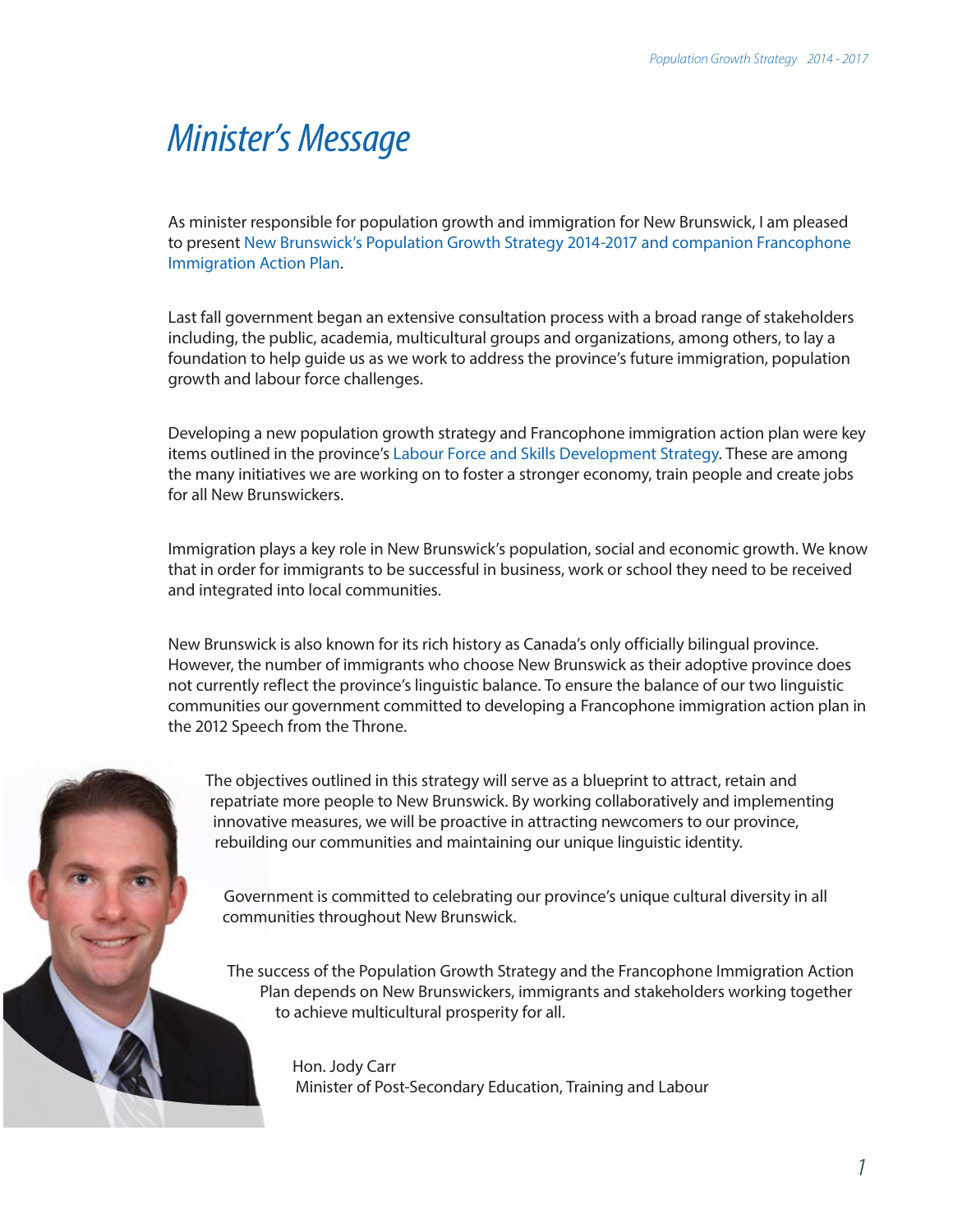# <span id="page-7-0"></span>*Why Does New Brunswick Need A Population Growth Strategy?*

As Canada and the rest of the world recover from the economic downturn, New Brunswick is facing a series of challenges. Our demographics show that our population is aging at one of the fastest rates in Canada; we have a depleting youth base, traditionally low immigration rates, and decreasing birthrates.

According to the Stokes Occupational Forecast Estimates for New Brunswick (released December 2012), the province is set to experience rising workforce demands, as a result of the aging population and increased retirements. Over the next 5-years, 60 thousand job openings will become available across the province, 11 thousand as a result of new growth and 49 thousand as a result of workers exiting the labour market.

|                                                                            | Replacement | <b>New Growth</b> | <b>Total Openings</b> |
|----------------------------------------------------------------------------|-------------|-------------------|-----------------------|
| Management occupations                                                     | 5,651       | 958               | 6,609                 |
| Business, finance and administration<br>occupations                        | 9,496       | 2,079             | 11,575                |
| Natural and applied sciences and related<br>occupations                    | 2,458       | 530               | 2,988                 |
| Health occupations                                                         | 4327        | 2,522             | 6,849                 |
| Occupations in social science, education,<br>government service & religion | 3971        | 329               | 4,300                 |
| Occupations in art, culture, recreation and<br>sport                       | 738         | 99                | 837                   |
| Sales and service occupations                                              | 9,901       | 4,203             | 14,104                |
| Trades, transport and equipment operators<br>and related occupations       | 8,475       | $-215$            | 8,260                 |
| Occupations unique to primary industry                                     | 1,513       | 953               | 2,466                 |
| Occupations unique to processing,<br>manufacturing and utilities           | 2,403       | $-214$            | 2,189                 |
| <b>Total</b>                                                               | 48,933      | 11,244            | 60,177                |

Detailed in the table below is the projected source of job openings and major occupations predicted to experience shortages.

<sup>\*</sup> Source: Provincial Stokes Occupations Forecast Estimates for New Brunswick (December 2012)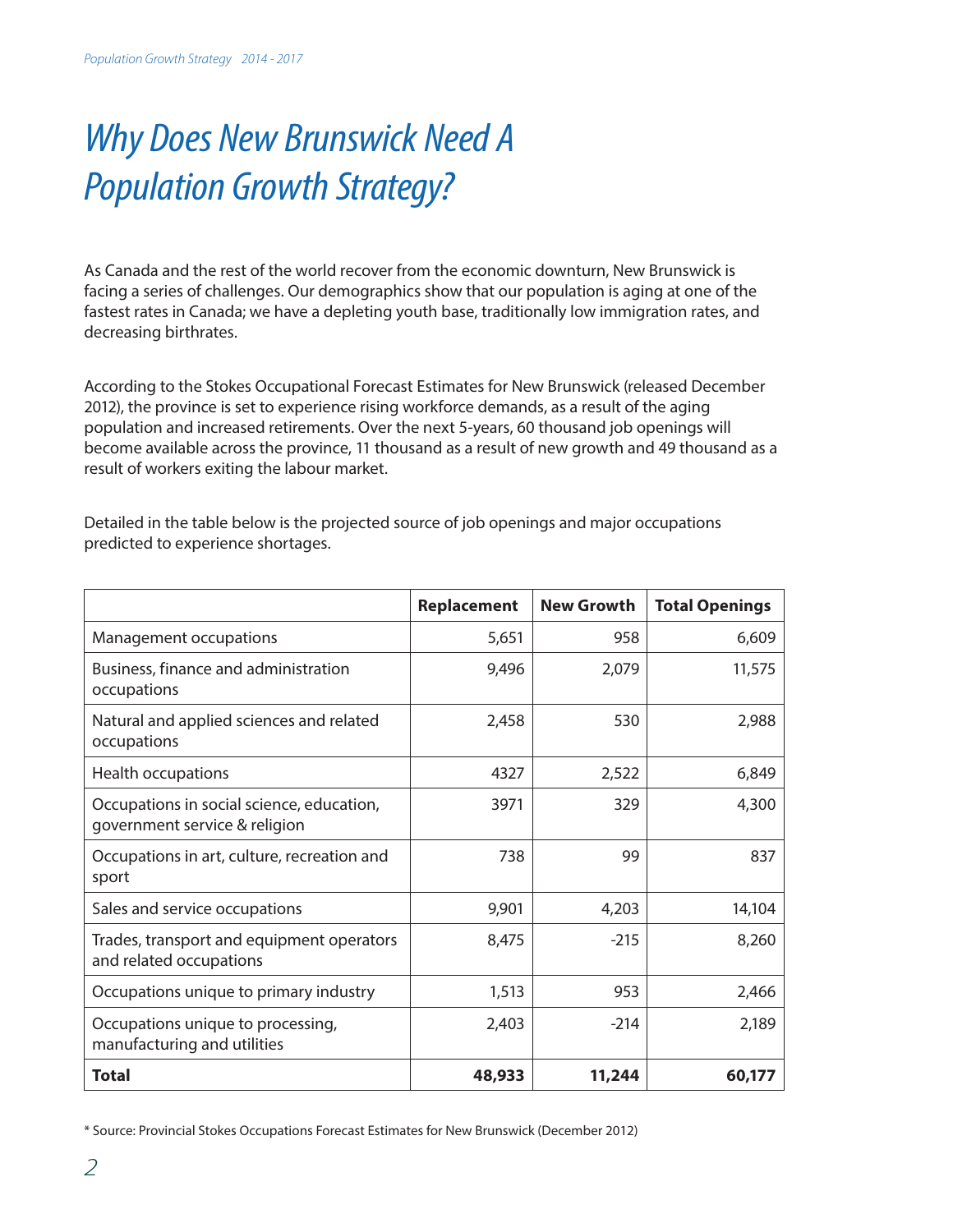As baby boomers retire and there are fewer people to replace them, finding people to fill our skilled jobs will be a primary focus of government, industries and employers alike. New Brunswick will face serious worker shortages if we do not continue to invest in strategic and innovative ways of helping New Brunswickers stay in New Brunswick, and welcoming home the talented New Brunswickers and newcomers needed to support our economic prosperity.

To meet these economic challenges the full potential of all New Brunswickers, including women, persons with disabilities, youth, and First Nations people, must be utilized. In particular, First Nations people in New Brunswick have the potential to fill worker shortages as they have a young and growing population base in New Brunswick. According to Statistics Canada's National Household Survey (2011), the median age of the 22,615 First Nations living in New Brunswick is 28, compared to 44 for non-First Nations New Brunswickers.

The New Brunswick Population Growth Strategy is a key part of the Government's efforts to grow and sustain the provincial economy, and will be led by the Department of Post-Secondary Education, Training and Labour (PETL). The objectives outlined in this document are intended to complement interrelated priorities outlined [in Growing Together, New Brunswick's Economic](http://www2.gnb.ca/content/dam/gnb/Departments/petl-epft/PDF/LabourForceAndSkillsDevelopmentStrategy.pdf)  [Development Action Plan 2012-2016, the New Brunswick Labour Force and Skills Development](http://www2.gnb.ca/content/dam/gnb/Departments/petl-epft/PDF/LabourForceAndSkillsDevelopmentStrategy.pdf)  [Strategy 2013-2016](http://www2.gnb.ca/content/dam/gnb/Departments/petl-epft/PDF/LabourForceAndSkillsDevelopmentStrategy.pdf) and, moreover, will complement the mandate of New Brunswick's renewed cultural policy.

The New Brunswick Population Growth Strategy also reflects the objectives detailed in the Province's first-ever Francophone Immigration Action Plan, which is attached as a companion document to this strategy. New Brunswick's unique linguistic characteristic translates into a strong bilingual workforce, making it a key advantage to attracting people and businesses to our Province. It is an asset the government is proud of.

Succeeding in growing New Brunswick's population is a mutual responsibility dependent on the active participation of both federal and provincial governments, industries, educators, workers and communities alike. Through continuing to partner with our many stakeholders, including the Advisory Board on Population Growth, coordinating our efforts and working collectively, we will establish a strong foundation on which to rebuild, grow and prosper.

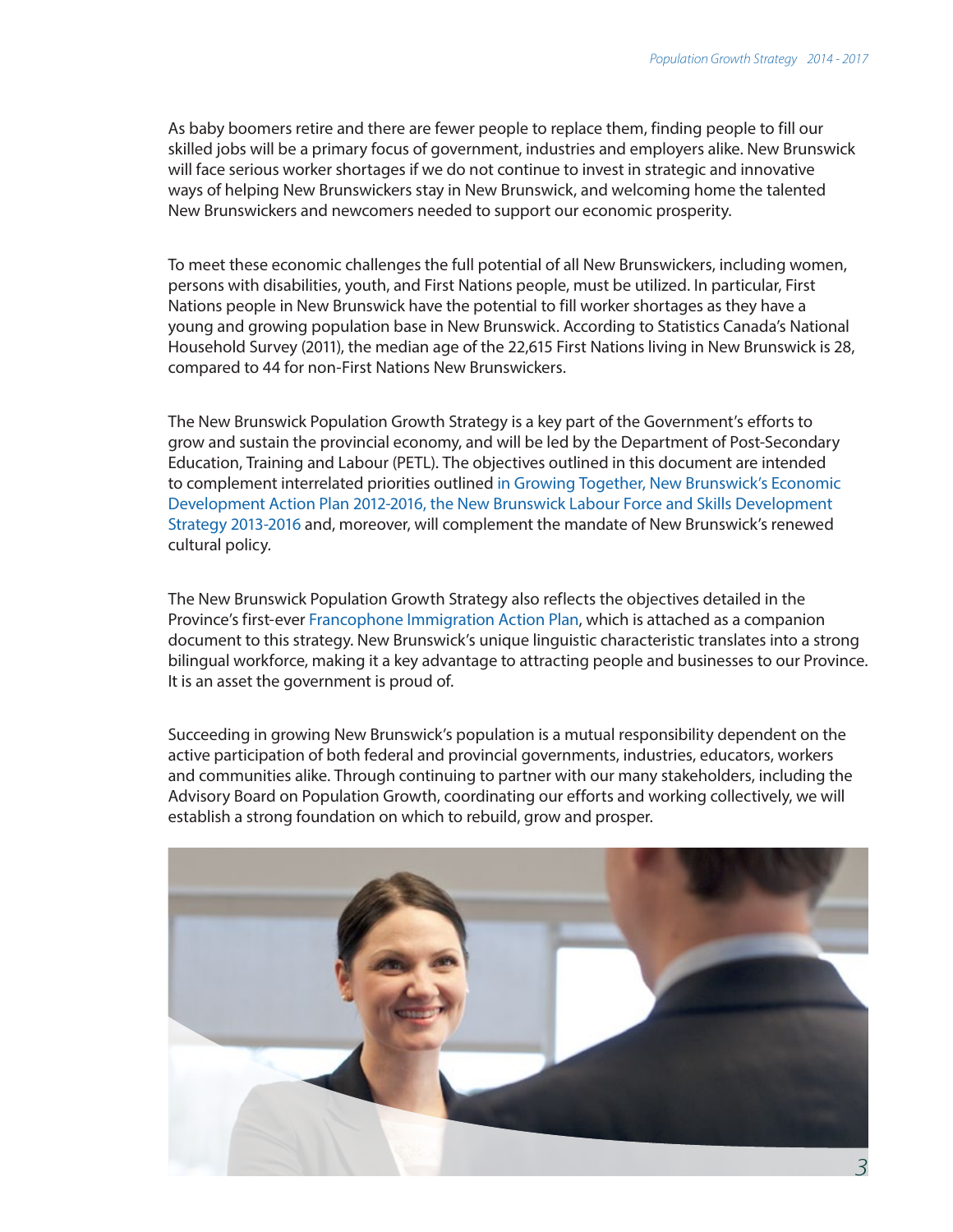# <span id="page-9-0"></span>*How Federal Immigration Policies Are Impacting New Brunswick*

*"Immigrant families create new demand for services in a local economy. Adding 1,000 immigrant*  families with an average household income profile would generate over \$65 million worth of *new household expenditures in the province. These 1,000 immigrant families would spend \$3.2 million on recreation and generate over \$20 million worth of taxes for local, provincial and federal governments…immigration should be a key part of any economic renewal strategy for New Brunswick".*

> -David Campbell Source: Immigration and the end of the NB slump January 23, 2014

Under Canada's Constitution, immigration is recognized as a "concurrent power". While jurisdiction is formally shared between the federal government and the provinces, the federal government has exclusive jurisdiction in determining the number of immigrants admitted to Canada, and the criteria against which they are admitted. Further, provinces must seek Citizenship and Immigration Canada's (CIC) approval prior to making any immigration programming changes. As such, a strong partnership with the federal government which reflects the unique immigration needs of New Brunswick is vital to the success of this strategy.

Under the *Canada-New Brunswick Agreement on Provincial Nominees*, the Province is empowered to administer the New Brunswick Provincial Nominee Program (NBPNP). Through this program the Province selects and nominates, for permanent residency, qualified skilled workers and immigrant entrepreneurs, who want to live and work in New Brunswick. The federal government is responsible for all health and security clearances and makes all final immigration decisions.

Over the past several years the federal government has made numerous changes to the national immigration system, including implementing caps to the PNP's across the country. New Brunswick's PNP has been capped at 625 nominations annually, since 2010. As the PNP remains the province's primary tool for attracting immigrants, this cap significantly affects our ability to fill current and anticipated job shortages, as well as actively grow our population through increased immigration.

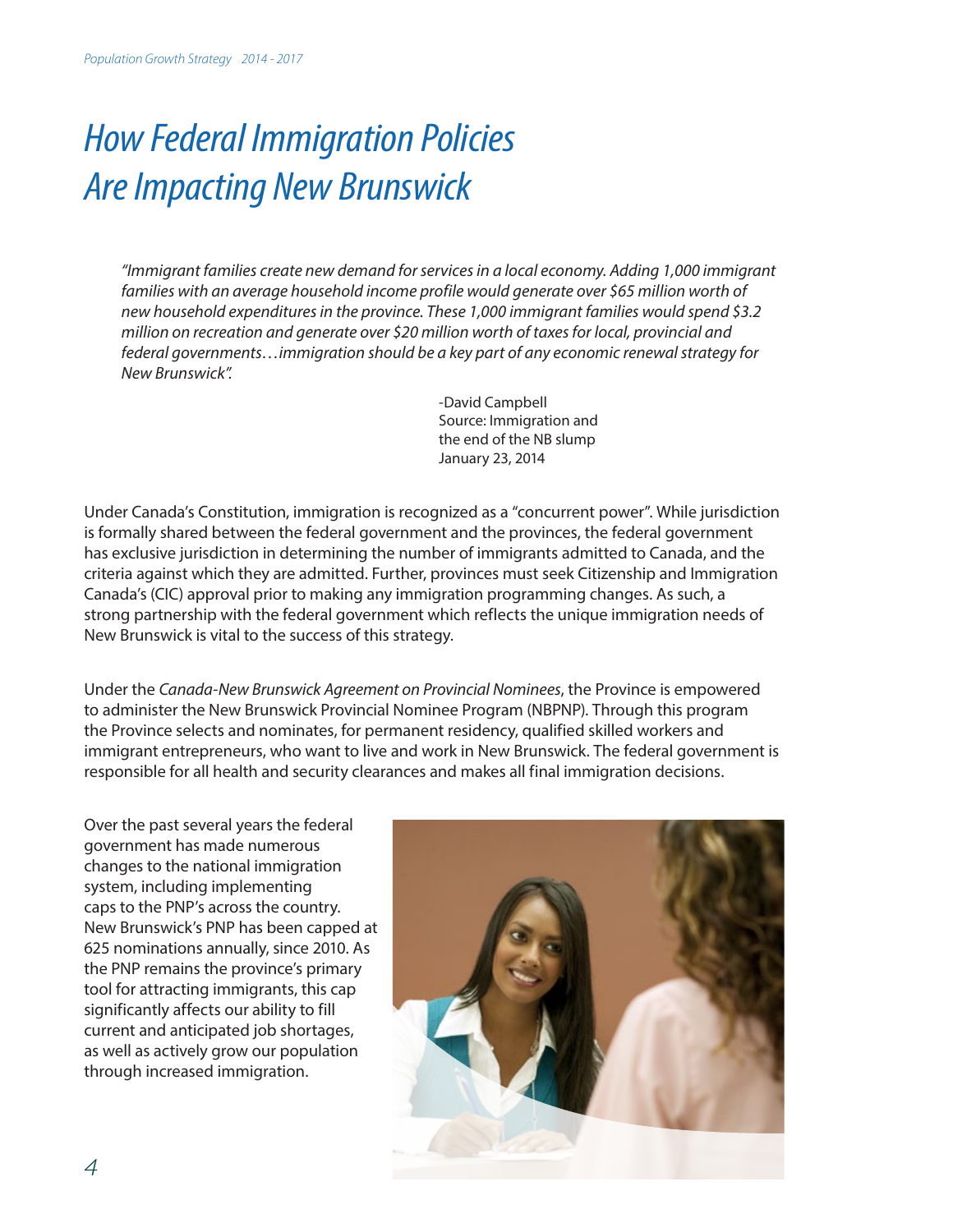### <span id="page-10-0"></span>*Key Result Areas*

In November 2013, the Department of Post-Secondary Education, Training and Labour launched a public consultation process to seek input from New Brunswickers on ways to grow our population and ideas for increasing Francophone immigration to the Province. The recommendations received during this consultation process form the basis of this strategy.

Stakeholders clearly conveyed that successfully growing New Brunswick's population over the next 3-years requires a multi-pronged approach, focused on:

- Attracting home Anglophone, Francophone and First Nation's New Brunswick expatriates living in other parts of Canada and the world
- Retaining our youth and international student graduates
- Increasing immigration to the province; and
- Fostering diverse and inclusive communities

The vision articulated in this strategy incorporates these priorities, supports government's ongoing activities detailed in *Growing Together*, the *Labour Force* and *Skills Development Strategy*, as well as capitalizes on the success of our current programming.

Over the next 3 years, the Province of New Brunswick has a vision for stabilizing the Province's projected demographic decline and for facilitating population growth through the following core objectives:

- Growing the population by 5,000 people over 3-years.
- Maximizing the number of immigrants coming to New Brunswick through the Provincial Nominee Program and the federal government's Express Entry system.
- Annually increasing the number of expatriate New Brunswickers returning home to.
- Increasing the number of immigrant, First Nations, and other entrepreneurs establishing successful businesses in New Brunswick.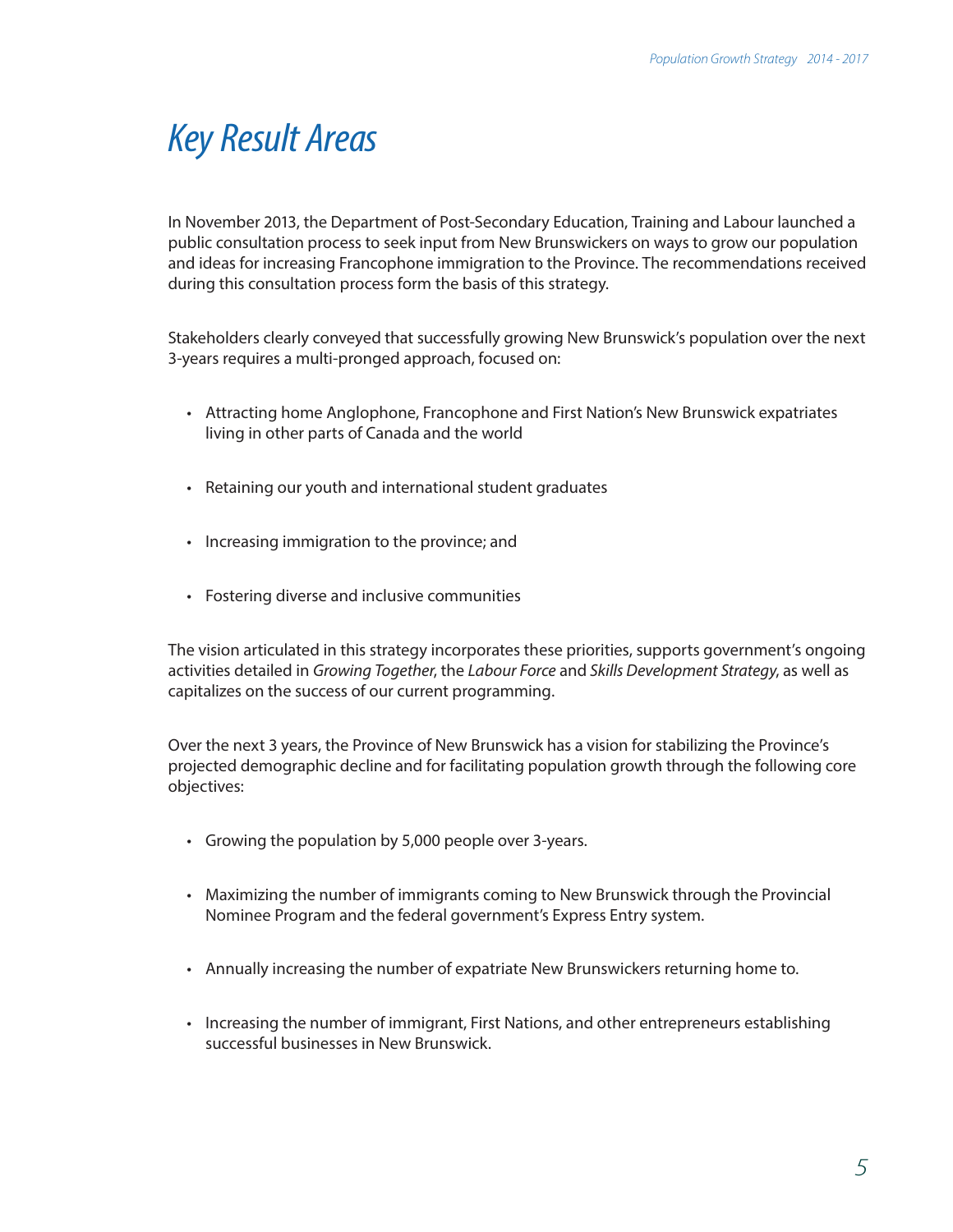- Increasing New Brunswick's immigrant retention by 3% annually, moving from the current base of 68% to 77% by 2017.
- Increasing the number of students, international and domestic, choosing to study and work in New Brunswick.
- Increasing the number of Francophone immigrants coming to New Brunswick by 3% annually, to a total of 23% by 2017 and a long-term objective of 33% by end of 2020.

This strategy reflects the role of government in meeting these population growth objectives, as outlined in the six strategic themes detailed below, with priority actions:

**Promotion & Attraction**

**Entrepreneurship**

**Settlement & Retention**

**Diverse & Inclusive Communities**

**Program Integrity**

**Francophone Immigration (see companion Action Plan**)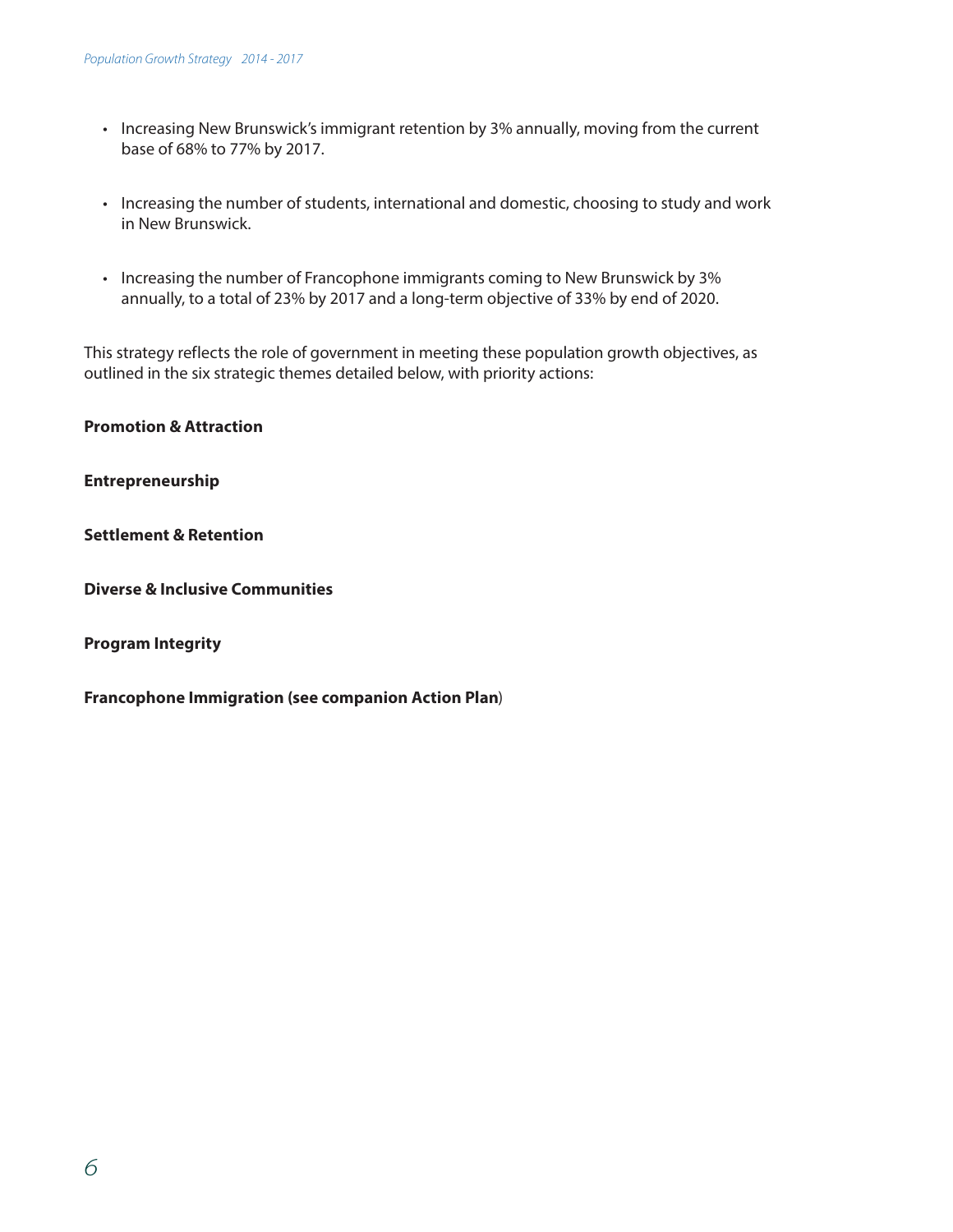#### <span id="page-12-0"></span>*1. Promotion & Attraction:*

Stakeholders emphasized to Government that:

- Jobs are fundamental to population growth
- We need flexible and innovative ways to attract expatriate workers home and to increase immigration to New Brunswick

#### *Objective: To promote New Brunswick's career and lifestyle opportunities in order to attract immigrants, expatriates and other Canadians with the skills needed to meet provincial labour market needs.*

*"Returning to New Brunswick has been a wonderful experience for me and my family. In New Brunswick, I was able to find a rewarding career, a fantastic place to raise a family and no more commute! If lowering your cost of living and increasing quality of life is something you wish you had .come home to New Brunswick. I'm glad I did!"*

-Trevor Corey

#### *Action#1: Expand recruitment efforts in support of employers finding the skilled workers needed to meet New Brunswick's labour market demands.*

**Year 1:** The Province will launch a new recruitment tool for the New Brunswick Provincial Nominee Program (PNP).

• This tool will involve developing an application management system which will enable the Province to select immigration candidates who best meet our economic priorities, as outlined in *Growing Together*, as well as improve standard processing times through creating enhanced flexibility within the PNP.

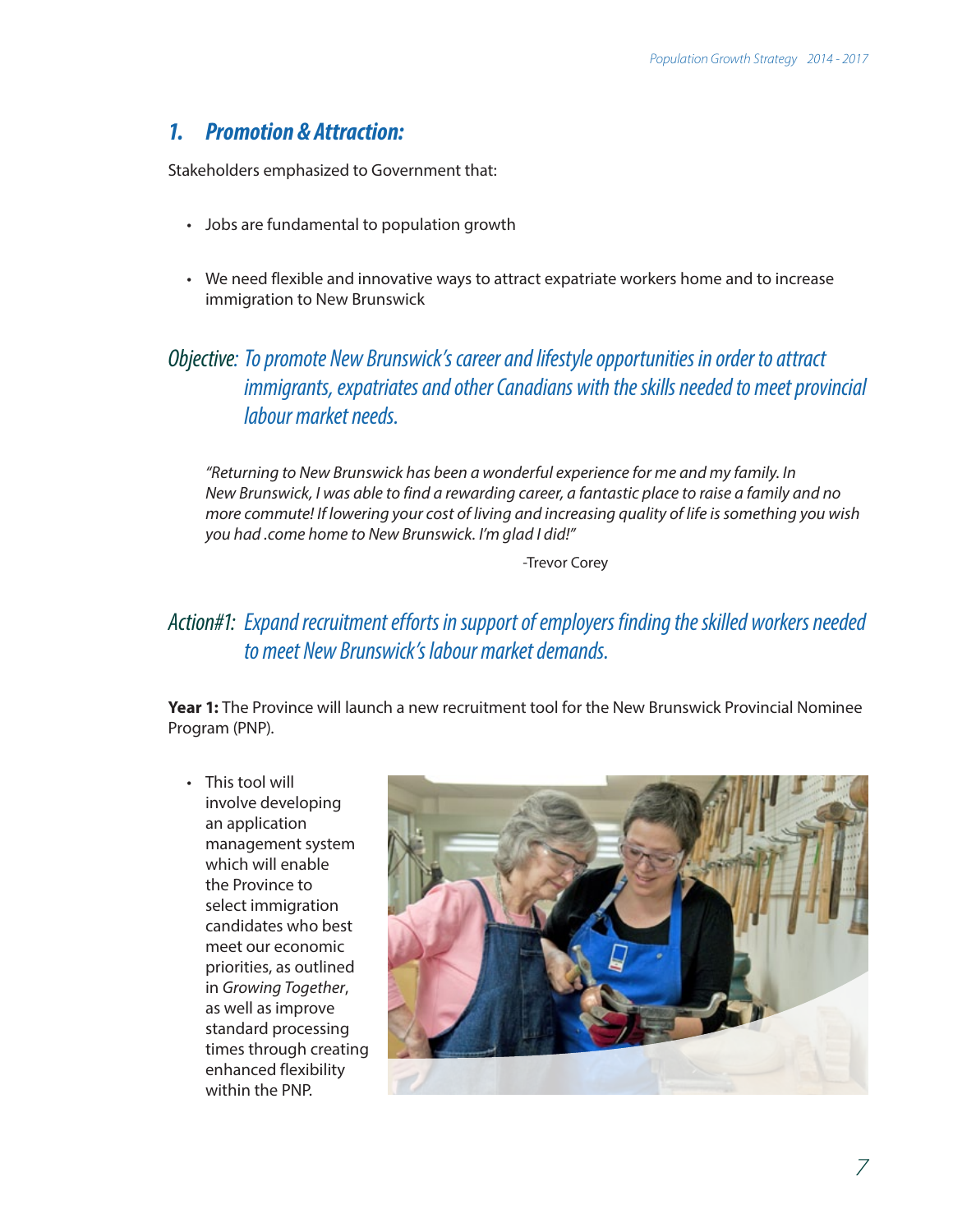*"Without the New Brunswick Provincial Nominee Program (PNP) we would not have ended up in New Brunswick, buying a house, being a part of a successful and rapidly growing IT company and loving our surroundings."*

#### - Antonie Vlaming

**Year 2:** PETL will partner with the New Brunswick Institute for Research, Data and Training to conduct a study on immigrant retention outcomes, in order to inform joint recruitment efforts with New Brunswick employers, post-secondary institutions and other government departments, such as Invest NB and Economic Development.

- PETL will collaborate with employers and post-secondary institutions to coordinate recruitment tours in target markets, according to labour market demand.
- PETL will partner with New Brunswick First Nations organizations to connect with First Nations New Brunswicker's currently living in other parts of Canada.
- To begin with, PETL will lead a minimum of two joint recruitment missions annually.
- PETL will leverage international recruitment opportunities to connect with expatriate New Brunswickers and other Canadians living abroad.

**Year 3:** PETL will work cooperatively with New Brunswick's colleges and universities to develop a provincial "Post-Secondary Education Student Recruitment Strategy" focused on jointly promoting New Brunswick as a destination of choice.

- Aspects of this strategy will include aggressively promoting New Brunswick to international students, as well as potential students living in other parts of Canada.
- The Province will work with Citizenship and Immigration Canada (CIC) to identify the most expedient pathway to transition New Brunswick's international student graduates to permanent residency.

#### *Action#2: Provide support to employers in attracting and retaining highly skilled workers.*

**Year 1:** Over the next 3-years, in partnership with the New Brunswick Business Council, PETL will organize a minimum of three annual employer capacity building workshops to assist employers in navigating the federal immigration system.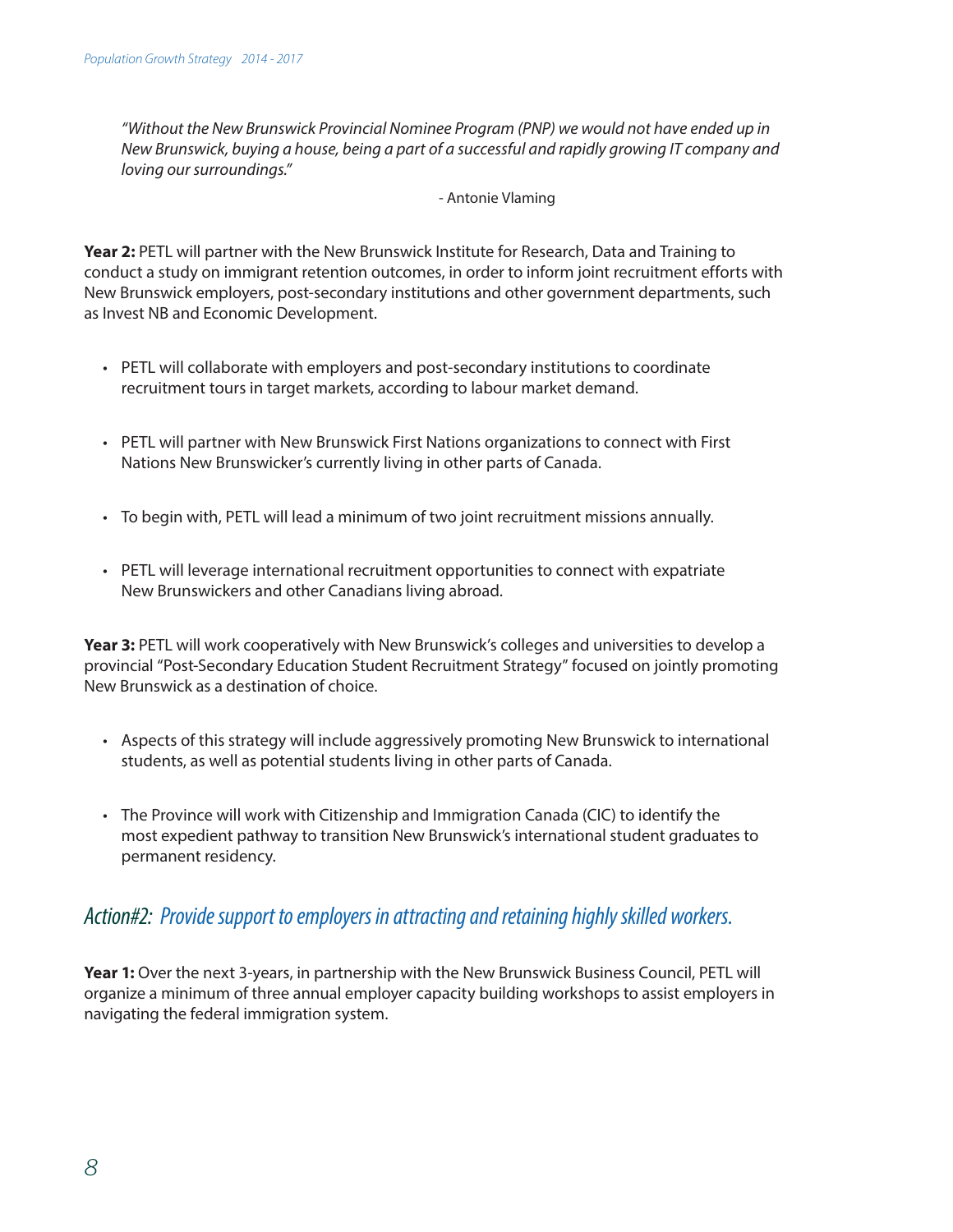Year 1: Working in cooperation with New Brunswick employers, PETL will develop a "Talent Recruitment Model" (TRM) aimed at quickly connecting employers with skilled workers.

- PETL will introduce and pilot a "Talent Recruitment Model" to three sectors experiencing skills shortages.
- The pilot will be expanded to additional sectors in years 2 and 3.

**Year 2:** PETL will launch a job matching tool focused on connecting employers with individuals who have indicated an interest in working and living in New Brunswick. The Department will work to promote targeted uptake of this resource to New Brunswick's skilled First Nations population.

Year 3: PETL will expand the job matching tool to international markets.

#### *Action#3: PETL will actively promote New Brunswick's opportunities to newcomers, expatriates, including expatriate First Nations people, and other Canadians living in other parts of Canada and abroad.*

**Year 1:** In cooperation with employers and stakeholders PETL will develop a marketing strategy, focused on filling New Brunswick's skills gap, through hosting targeted international and domestic recruitment events.

- PETL will lead a minimum of two annual domestic and international recruitment events under the very successful "My New Brunswick" brand.
- Years 2 & 3: PETL will strengthen our promotion and attraction efforts through amplifying our web presence and utilizing social media opportunities to create a virtual New Brunswick community.

PETL will interface the virtual community with the provincial job matching tool to ensure people interested in career and lifestyle opportunities, education, investment and business opportunities in New Brunswick, remain connected with the province across multiple platforms.

• To support this initiative PETL will develop a "My New Brunswick App".

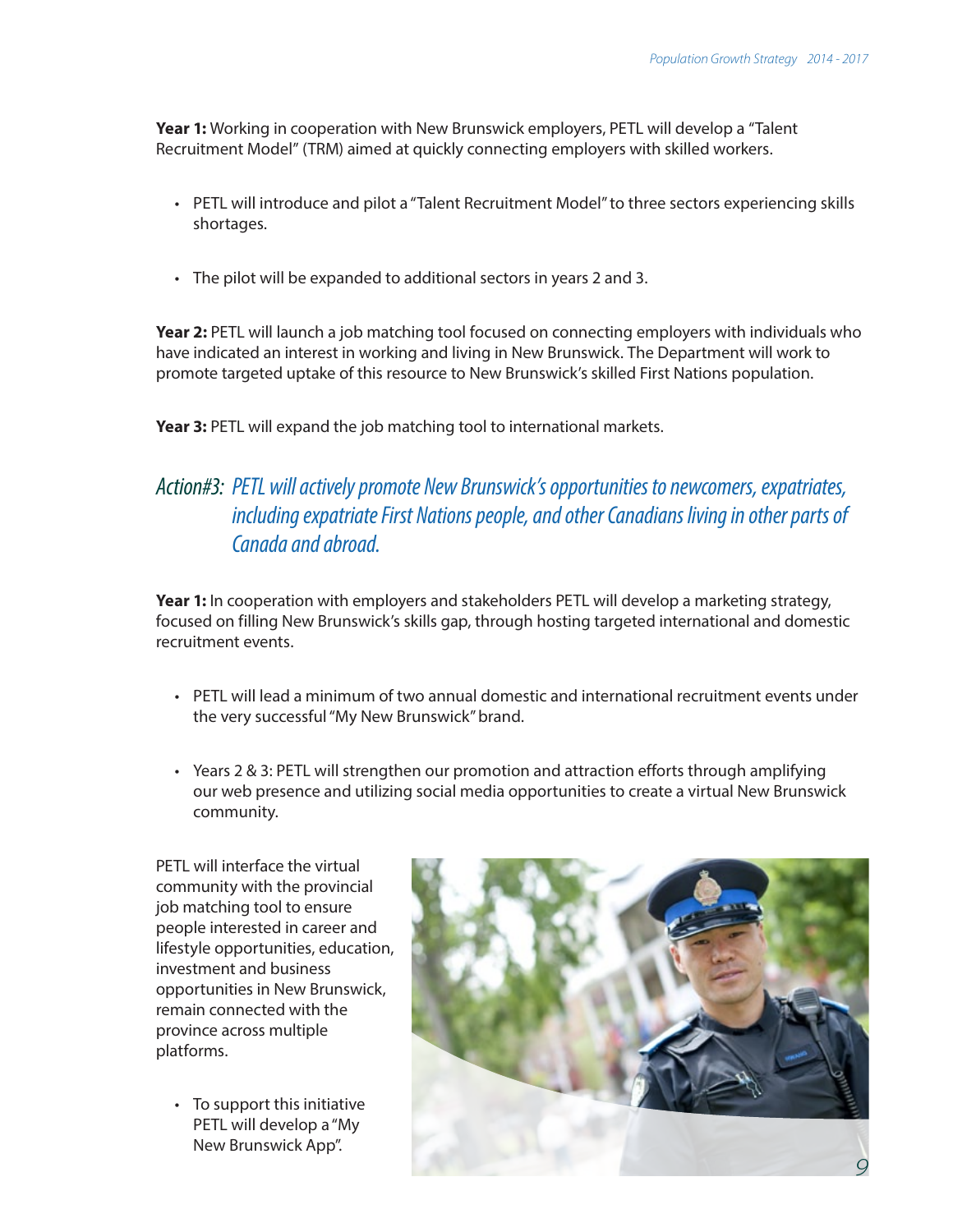### <span id="page-15-0"></span>*Action#4: To ensure a coordinated approach, the Province will actively engage with local, provincial and regional partners on promotional initiatives.*

**Year 1:** The Department will participate in a minimum of to joint recruitment events with our Atlantic partners, focused on labour market demands.

**Year 2:** The Province will lead regional partners in developing a research study examining the economic impact of immigration in Atlantic Canada.

**Year 3:** Government will engage with New Brunswick municipalities to pilot a social media campaign, focused on connecting expatriate New Brunswickers with their home communities.

#### *2. Entrepreneurship:*

Stakeholders told the Province that:

- Entrepreneurs bring new ways of thinking and helps diversify New Brunswick's business environment.
- Entrepreneurship also fosters prosperity through creating new jobs, as well as presenting opportunities to attract home the workers needed to support our emerging growth sectors.
- Promoting New Brunswick's entrepreneurship opportunities to First Nations people and expatriates currently living in other parts of Canada and the world, is a key priority for the Province.
- Attracting more immigrant entrepreneurs will also be essential to diversifying our businesses and creating a globalized workforce in New Brunswick.
- Immigrants bring numerous social and economic benefits to their new homes. In addition to their diverse language skills and connections in international markets, they also offer new ways of looking at challenges. In order to sustain our population and economy over the coming years, New Brunswick must foster a culture which embraces innovation and diversity.

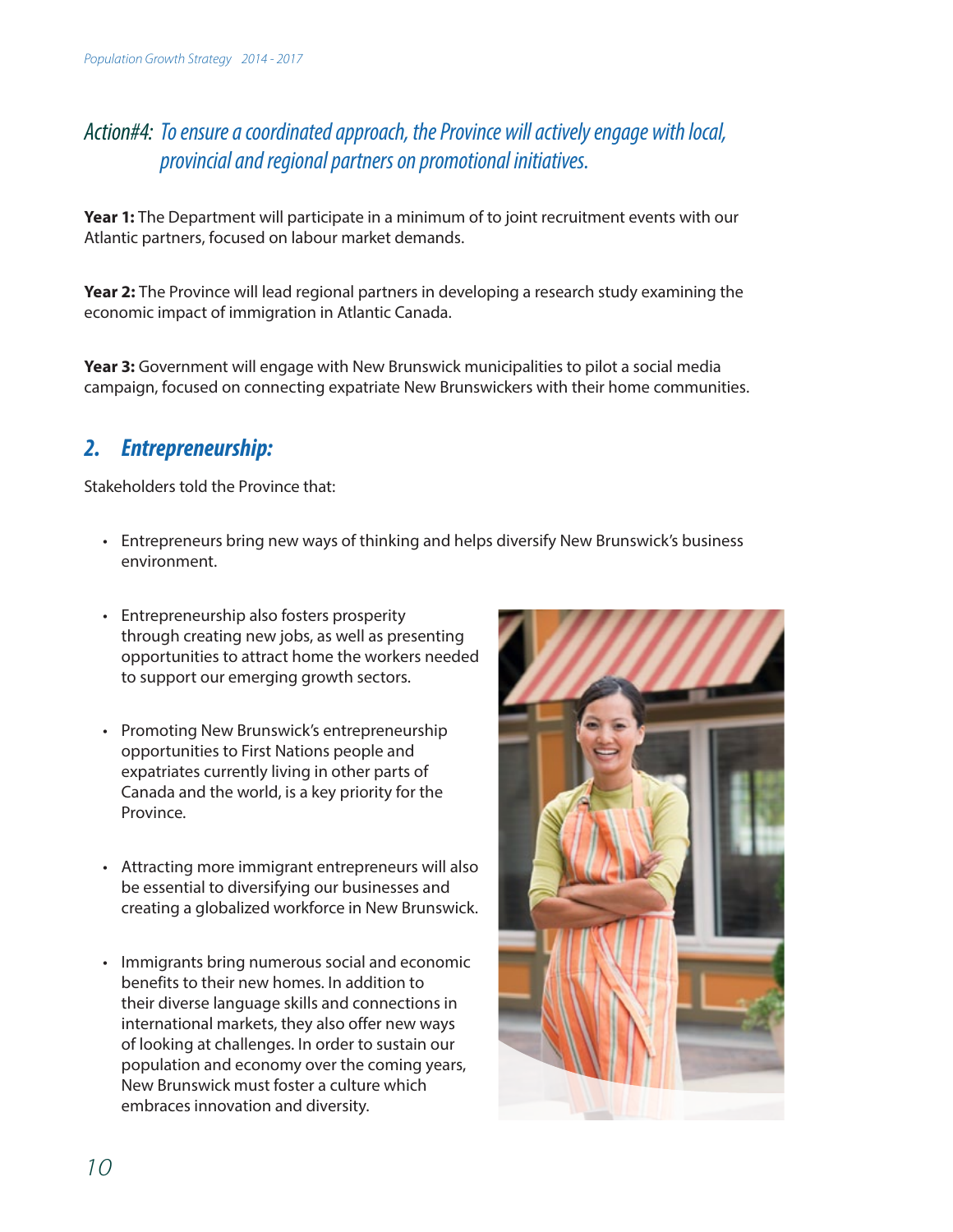#### *Objective: To support provincial economic growth through increasing the number of entrepreneurs starting new businesses, or assuming responsibility for existing New Brunswick businesses.*

#### *Action #5:PETL will introduce a pilot Provisional Visa (PV) stream (for business immigrants) under the Provincial Nominee Program.*

This stream will be focused on:

- Attracting entrepreneurs who best support our economic priorities.
- Promoting participation in key sectors.

**Year 1:** PETL will work with the federal government to develop and launch a 3-year PV pilot and will actively promote this stream during all international recruitment events over the next three years.

Year 2: PETL will attract 15 PV applicants in years 2 and 3 of the pilot.

Year 3: PETL will develop an evaluation framework to measure the success of the PV pilot as an attraction and retention tool for immigrant entrepreneurs in New Brunswick and will explore the feasibility of program expansion.

#### *Action#6: PETL will enhance and develop new tools to support immigrant entrepreneurs in New Brunswick.*

**Year 1:** The "Business Incubator" program, which provides a work space, advice and support to new and emerging business to help them become profitable, initially launched to great success in Moncton, will be expanded to Fredericton and will offer enhanced resources to entrepreneurs in New Brunswick. The focus of the program will be to support start-up businesses in evolving into financially viable companies.

**Year 2:** To encourage succession and investment, PETL will partner with Invest NB and Economic Development to form an interdepartmental working group focused on improving uptake of the Provincial catalogue of New Brunswick businesses for sale.

**Year 3:** In years 2 and 3 PETL will successful transition ten businesses from the provincial catalogue to newcomer or expatriate entrepreneurs, including First Nations.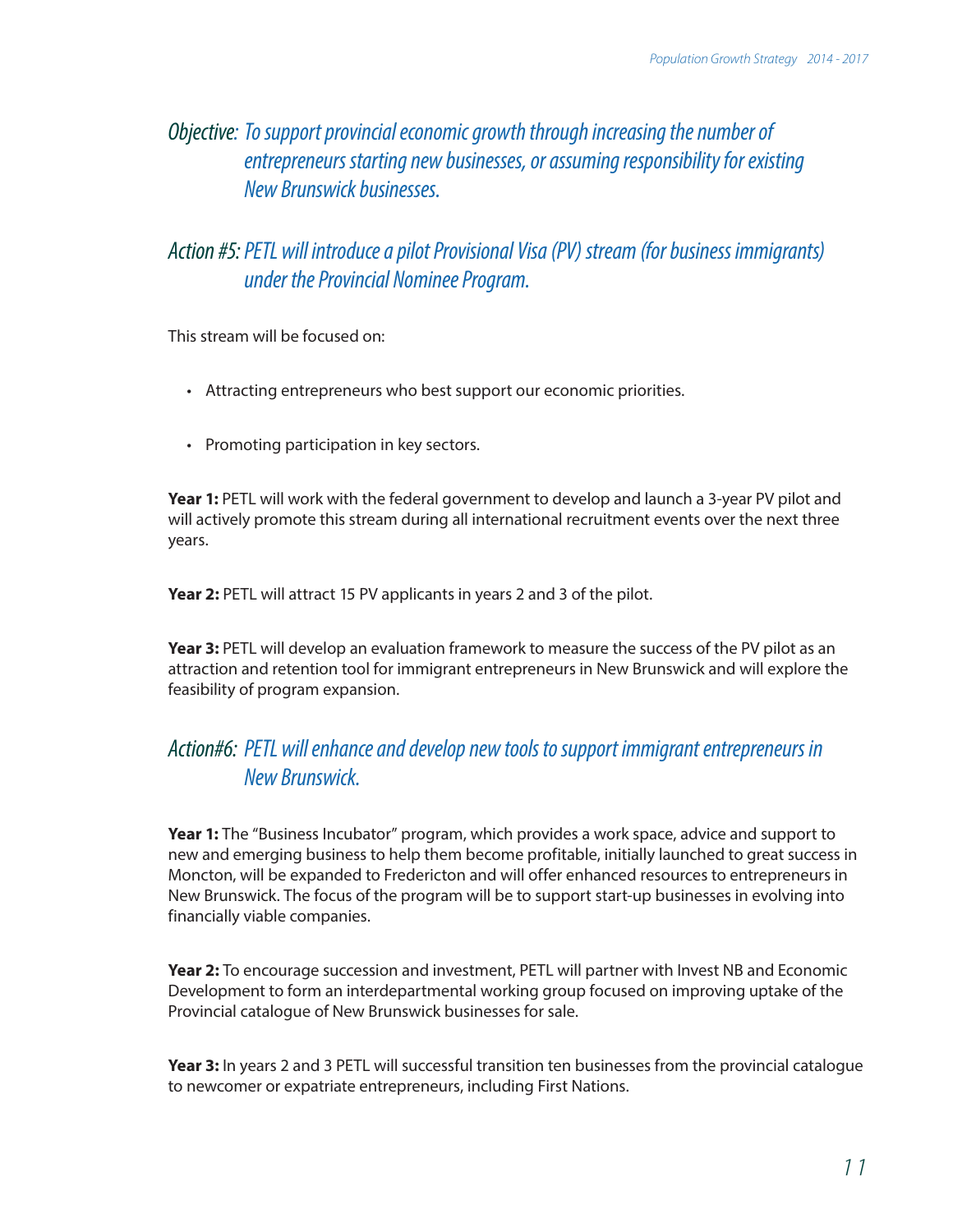### <span id="page-17-0"></span>*Action#7: In partnership with New Brunswick's First Nations Communities and the New Brunswick's Joint Economic Development Initiative (JEDI) PETL will explore innovative ways of promoting New Brunswick entrepreneurship opportunities to First Nations communities.*

*"The Aboriginal people of New Brunswick are young and eager to flourish in the place they call home…this new strategy is a tremendous opportunity to participate in the effort to map a path forward for the province. The entire JEDI organization looks forward to seeing the good things that come from this strategy".*

> -Alex Dedham President, JEDI

Year 1: PETL will formalize a relationship with JEDI to partner on joint projects promoting entrepreneurship opportunities to First Nations communities across New Brunswick.

• Aspects of this partnership will include supporting First Nations cultural endeavors in key sector areas, such as fine craft, music, art, artifacts, and film.

**Year 2:** In collaboration with JEDI, PETL will lead the establishment of a centralized provincial committee aimed at exploring economic development opportunities for regional First Nations communities.

**Year 3:** The Province will pilot a Business Mentorship Program to offer programming aimed at connecting First Nations entrepreneurs with established business leaders across New Brunswick.

• This mentorship program will include a focus on connecting with First Nation's youth, aimed at providing them with the leadership and skills necessary to develop their full potential within the New Brunswick business community.

#### *3. Settlement & Retention:*

Stakeholders strongly conveyed to Government that:

- Strong community-based settlement services are vital to welcoming and retaining newcomers in New Brunswick.
- Flexible language training opportunities is essential to economic integration.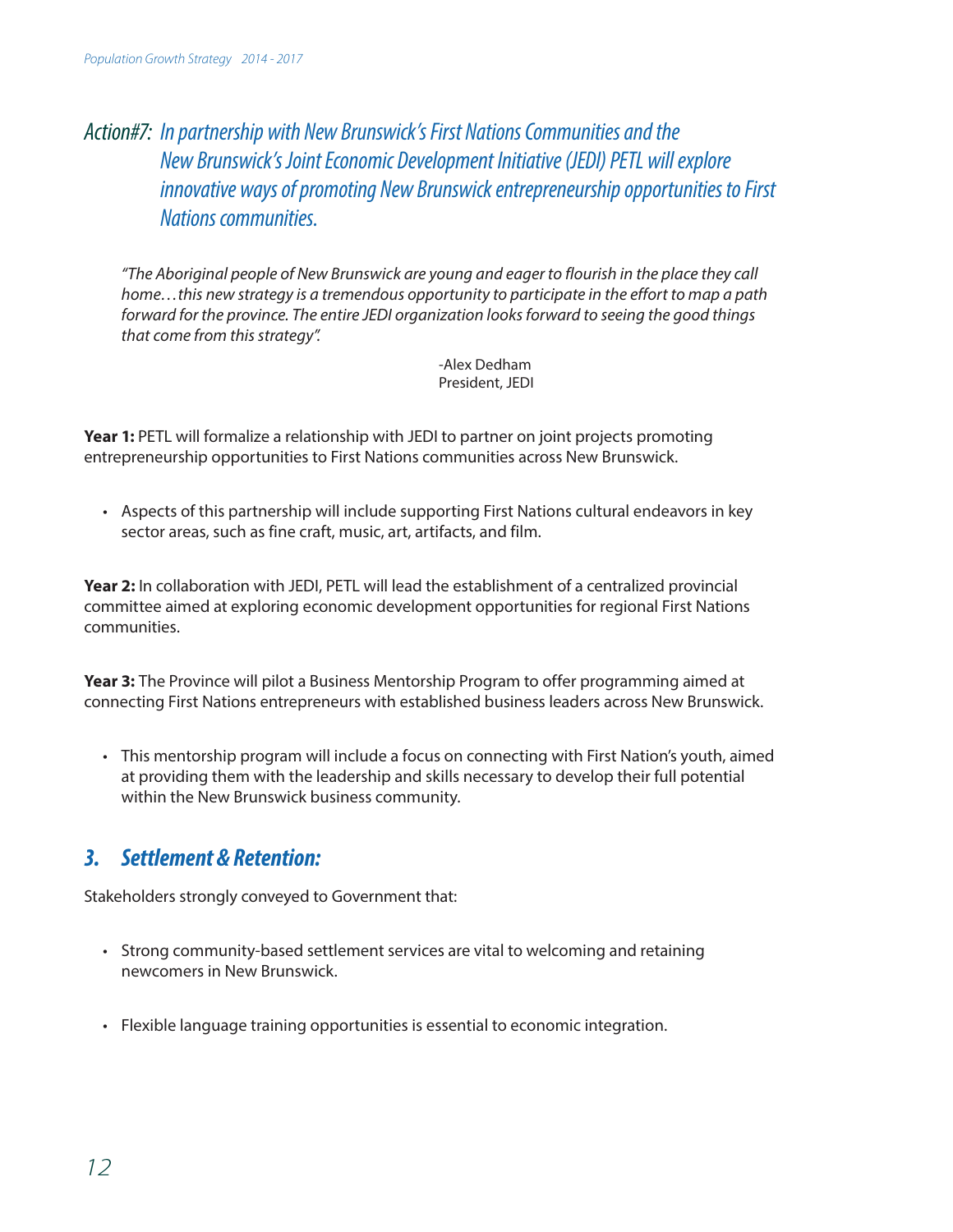- Better recognition of international credentials is critical to newcomers full participation in the New Brunswick labour force.
- Immigrant women and children often face distinct challenges when integrating into Canadian culture.

Ensuring immigrants men, women and children have access to settlement services is essential to their successful integration in our culture and communities. New Brunswick is currently a provincial leader in the provision of settlement support and offers services to newcomers and their families, in the official language of their choice, in every region of the Province.

*"A newcomer of less than two years and entrepreneur for the last nine months, I am enrolled in the Business Immigrant Mentorship Program. This is a comprehensive program…I obtained useful advice through the workshops and it allowed me to make key connection with other professionals."*

- Nathalie Denamur, Buisson

#### *Objective: Successfully integrate newcomers and their families, expatriates and other Canadians into New Brunswick's economy and communities.*

*Action#8: PETL will empower interested community organizations to develop a Provincial Community Ambassador Program focused on connecting successful New Brunswickers' with expatriates and other Canadians and promoting New Brunswick opportunities to diverse networks.*



**Year 1:** PETL will seek interest and support organizations in developing a pilot community based ambassador program.

**Years 2 and 3:** PETL will evaluate success and relevancy of the pilot and expand the program if necessary.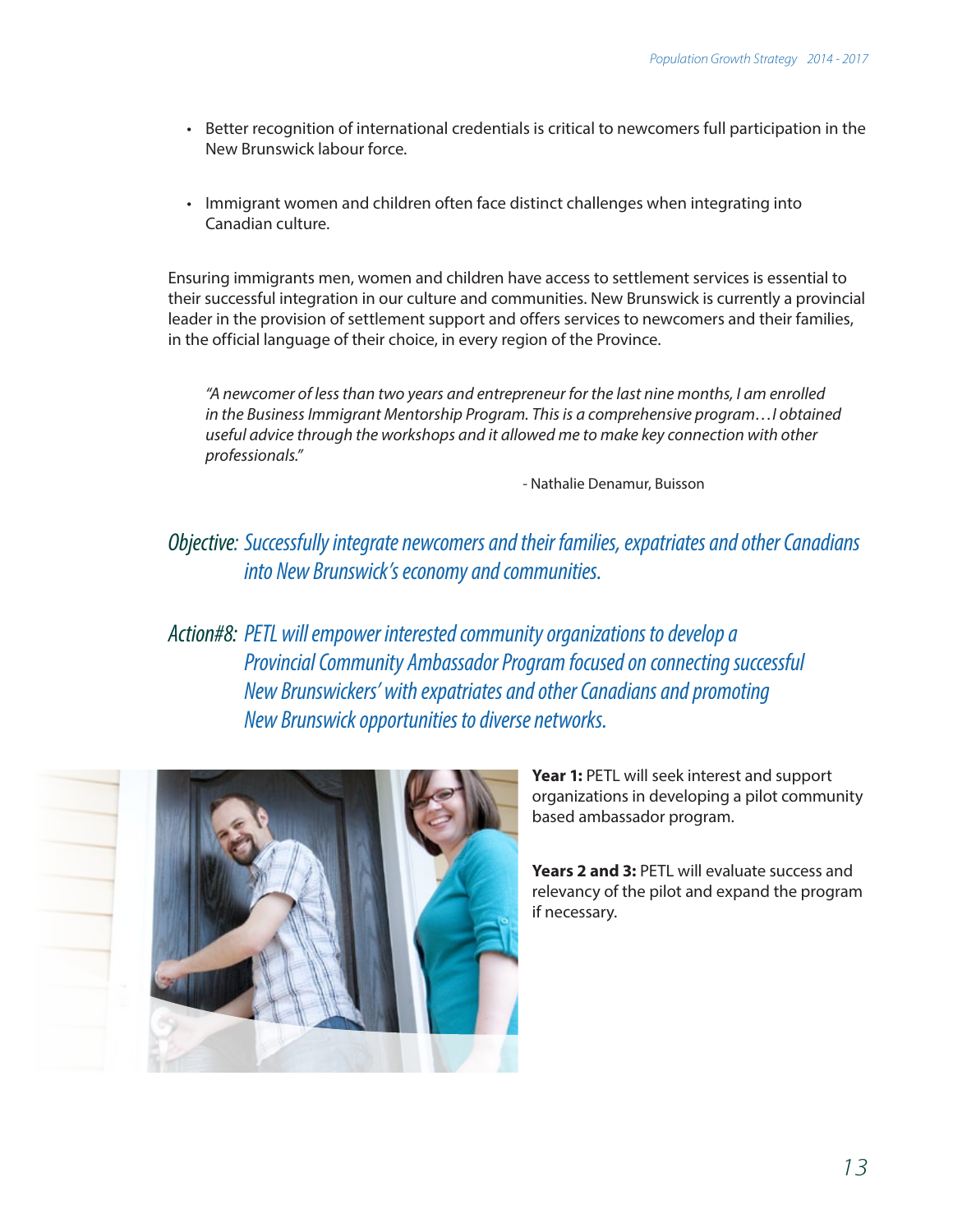### *Action#9: To facilitate success and ease of transition, PETL will expand pre-arrival and orientation supports for newcomers to New Brunswick.*

**Year 1:** PETL will enhance the New Brunswick immigration portal to feature a referral system connecting immigrants to regional Immigrant Serving Agencies (ISA's).

**Year 2:** PETL will improve provincial orientation materials to include enhanced content on resources and opportunities available to newcomer women and children, as well as ensure the content is current, relevant and easily accessible for all immigrants to New Brunswick.

**Year 3:** PETL will formalize its relationship with the Canadian Immigrant Integration Program (CIIP) to provide on the ground orientation services to newcomers destined to New Brunswick.

#### *Action#10: To improve successful settlement, retention and labour market integration PETL will ensure newcomers have access to the settlement services needed to thrive in New Brunswick.*

**Year 1:** PETL will conduct an environmental scan of the settlement services available to newcomers, including language training services.

**Year 2:** Based on the needs assessment results, PETL will work with ISAs to provide broader access to settlement and language training services available in each region.

Supporting immigrants who have already arrived in New Brunswick is also a key priority. Some skilled immigrants are not able to contribute to their full economic potential because they cannot find work in their profession. Through removing barriers and developing alternative career pathways, the Government of New Brunswick will help newcomers succeed in our province.

#### *Action#11: PETL will continue to lead the implementation of the Pan-Canadian Framework for the Assessment and Recognition of Foreign Credentials.*

*"A bridging program such as the New Brunswick Bridging Program for internationally educated Medical Laboratory Technologists provides foreign trained Medical Laboratory Technologists with the skills, support and clinical experience required to not only become certified, but also integrate successfully in the New Brunswick health care system."*

-Janelle Bourgeois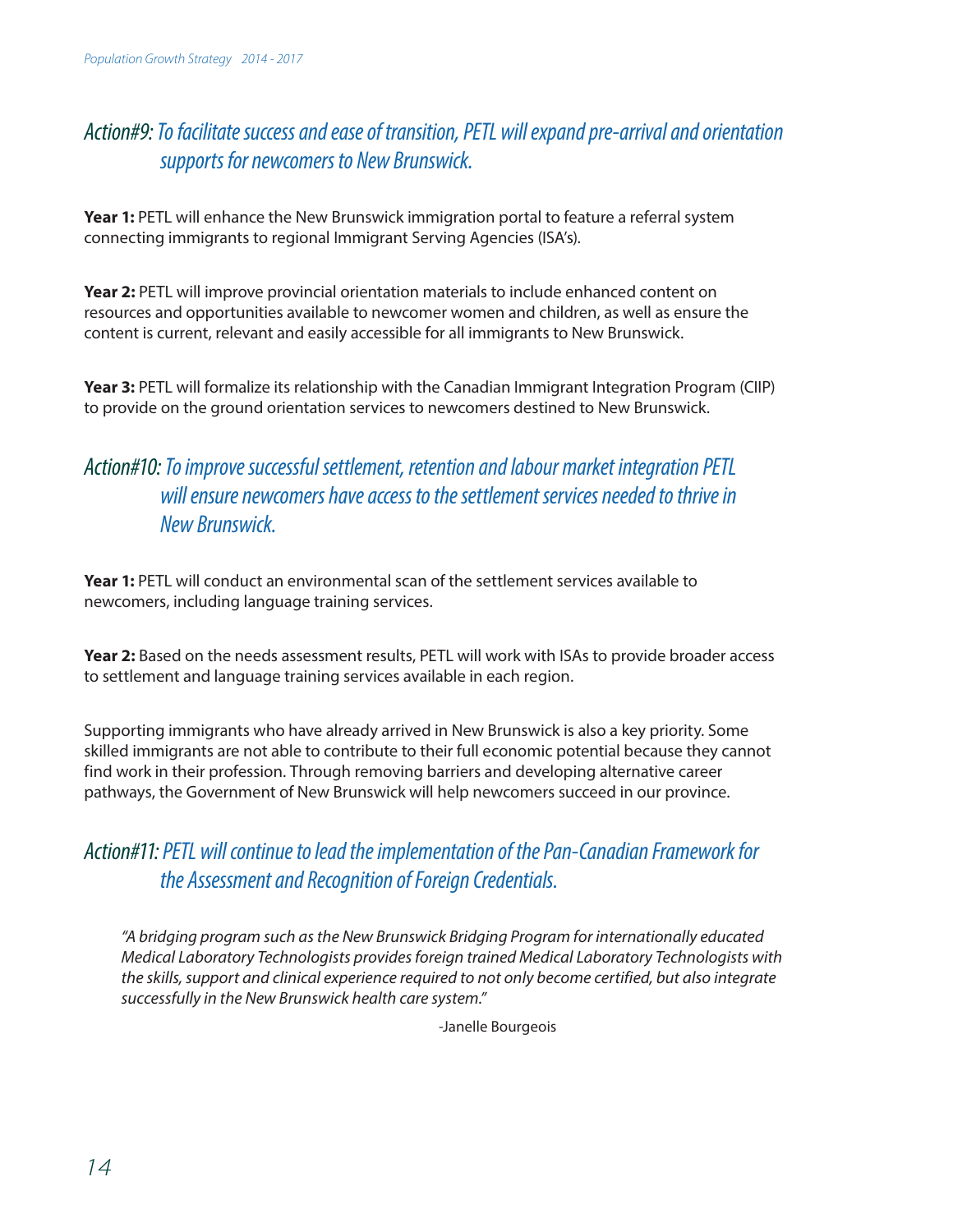<span id="page-20-0"></span>**Year 1:** PETL will develop multi-stakeholder working groups to collaboratively map pathways to credential recognition for newcomers to New Brunswick.

**Year 2:** PETL will partner with provincial regulatory bodies to pilot a pre-arrival credential assessment tool.

**Year 3:** PETL will dedicate resources to developing alternative career transition services to help highly skilled, internationally trained workers find employment in New Brunswick.

#### *4. Diverse & InclusiveCommunities:*

In order to thrive in our communities newcomers and their families need to feel welcomed and at home. Stakeholders told Government that building a strong and vibrant province, which celebrates the value of multiculturalism, involves encouraging municipalities, employers and communities alike to welcome newcomers, expatriates and others, through helping them to become our valued colleagues, neighbors and friends.

#### *Objective: To build welcoming and inclusive communities across New Brunswick.*

#### *Action#12: PETL will promote the importance of multiculturalism and diversity through generating awareness of the benefits of immigration to New Brunswick.*

**Year 1:** PETL will conduct an environmental scan of existing public education tools being used to promote diversity and multiculturalism in New Brunswick.

• In partnership with municipal associations, PETL will host a minimum of three annual community awareness building sessions, promoting the importance of immigration and multiculturalism in New Brunswick.

**Year 2:** PETL will engage with the New Brunswick Multicultural Council and JEDI to offer comprehensive delivery of sector-specific cultural diversity training for New Brunswick employers.

**Year 3:** Government will revise the Provincial Multiculturalism Policy (1984) to better reflect contemporary New Brunswick values regarding the importance of immigration and diversity and will revise the Multicultural Grants Program to support the implementation of the renewed policy.

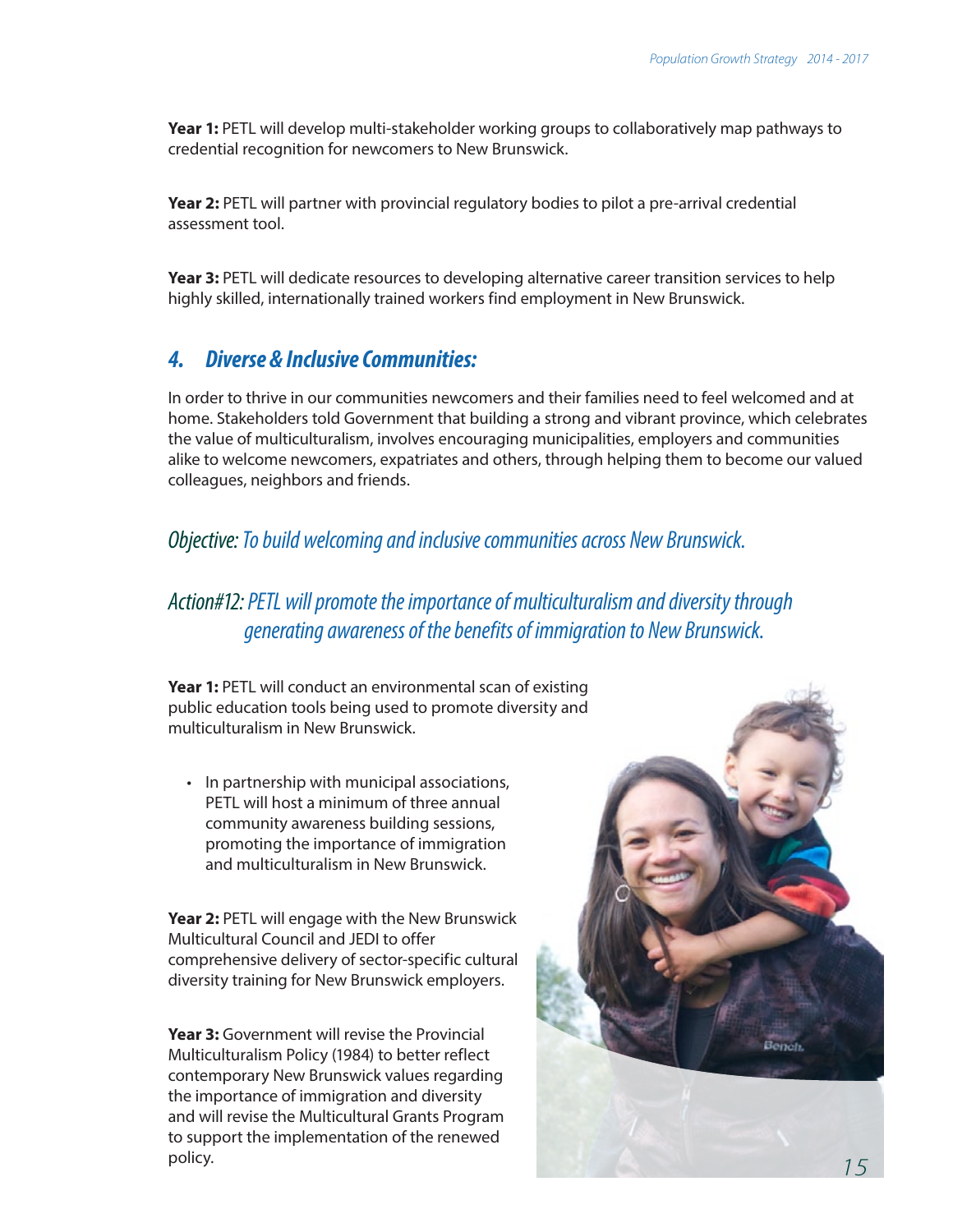### <span id="page-21-0"></span>*5. ProgramIntegrity:*

The Department of Post-Secondary Education, Training and Labour is committed to ensuring that New Brunswick has a reputation for administering a transparent and responsive immigration program and that the province is known as a reputable destination for newcomers.

*Objective: To ensure integrity of New Brunswick's immigration programs.*

#### *Action#13: The Province will develop a comprehensive program integrity framework for the Provincial Nominee Program.*

Year 1: PETL will establish a dedicated program integrity team for the Provincial Nominee Program.

**Year 2:** PETL will develop a program integrity framework for the administration of the Provincial Nominee Program, to include a regular evaluation component.

**Year 3:** Beginning in Year 1 to have in place by the end of year 3, and working in collaboration with Citizenship and Immigration Canada, PETL will introduce provincial immigration legislation.

• Aspects of this legislation will include regulating the involvement of third party representatives of immigrants and employers.

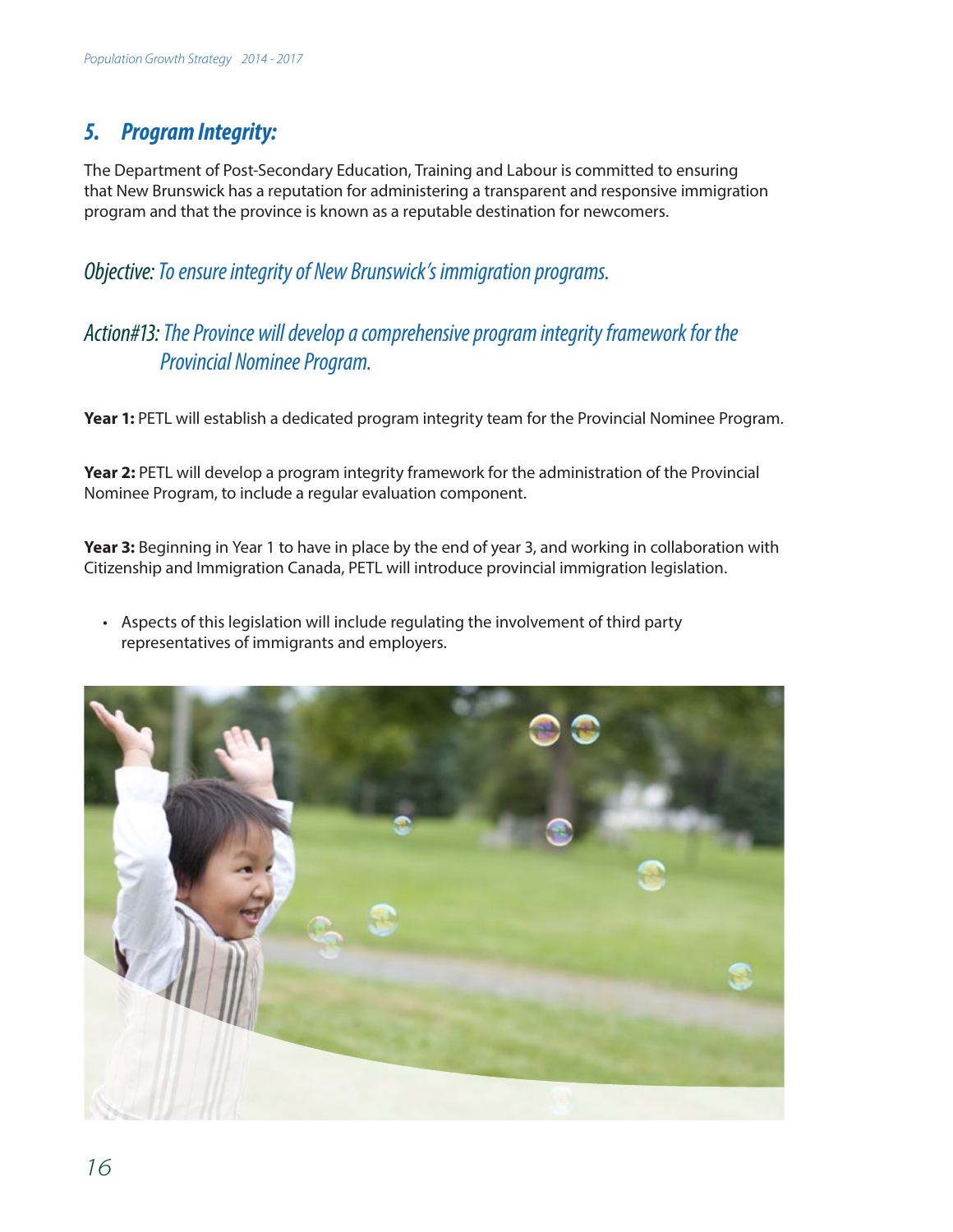## <span id="page-22-0"></span>*New Brunswick's Vision For Francophone Immigration*

As Canada's only officially bilingual province, New Brunswick is unique in the Canadian federation and government is committed to ensuring that both linguistic communities remain vibrant and successful. In recent years, Francophone communities across New Brunswick have been particularly impacted by migration trends.

Immigration plays a key role in government's efforts to increase the population. At present, however, the number of immigrants who choose New Brunswick as their adoptive province does not reflect New Brunswick's unique sociolinguistic balance. According to Citizenship and Immigration Canada (CIC), from 2001 to 2010, approximately 14% of newcomers destined to New Brunswick identified French as their preferred language.

The Province is committed to maintaining the linguistic balance of our two communities, which is why, in the Speech from the Throne, Government committed to developing *a* Francophone Immigration Action Plan, cascading from PETL's overall Population Growth Strategy.

The objectives outlined in the Action Plan are intended to gradually move the Province forward in its objective of attracting 33% of Francophone or Francophile newcomers to New Brunswick by end of 2020. To support progress is this regard, Government commits to expanding our current baseline of 14%, through a 3% annual increase in Francophone immigration, over the next 3 years, to a total of 23% by 2017.

The attached Francophone Immigration Action Plan will serve as Government's blue print for how, working collaboratively with our many partners, including the federal government, we will attract and retain more Francophone newcomers.

*"French and English, Canada's official languages, are an invaluable asset to all Canadians. They are a part of our history and identity. They allow us to express our culture in all its diversity and highlight Canadian excellence around the world. Here at home, French- and English-speaking communities in every province and territory contribute to our society's cultural, social and economic vitality."*

-Roadmap for Canada's Official Languages 2013-2018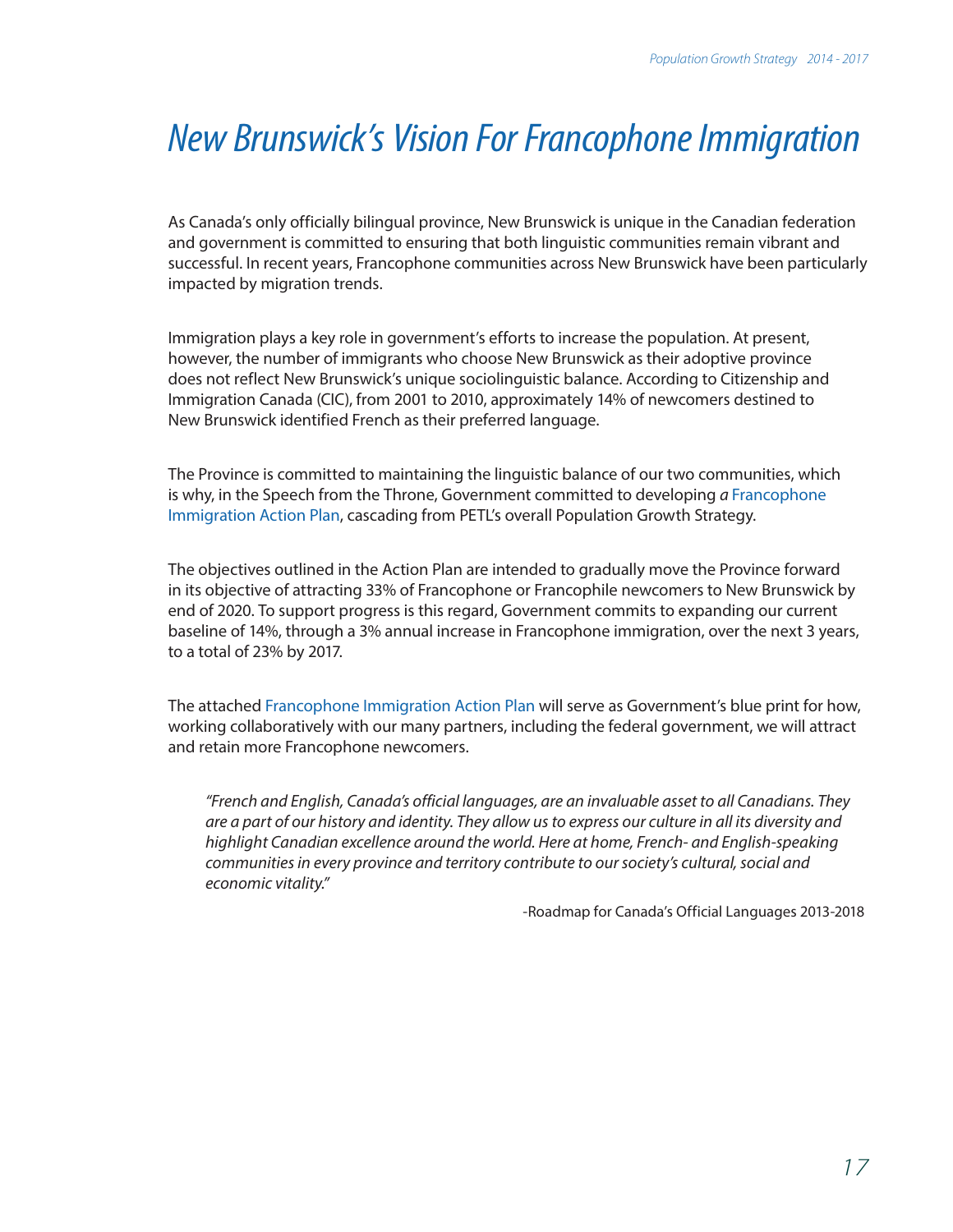### <span id="page-23-0"></span>*Measuring Success*

Over the next three years, the Government of New Brunswick will actively pursue growing the provincial population by approximately 5,000 individuals. This growth will occur through a collective effort increasing immigration, attracting expatriates home, improving provincial retention trends, and investing in strategic partnerships.

As demographic projections forecast a declining population for New Brunswick, the increase of 5,000 people by 2017 will indicate that the Province has stabilized significant population loses, as well as attracted 5,000 new residents, over the next 3-year period.

As of January 2014 the population of New Brunswick was approximately 755,500. By annually increasing the population by approximately 2,000 individuals and maintaining an annual growth rate of 0.2%, the Province will mitigate the impacts of New Brunswick's projected population decline.

Succeeding in meeting these population growth objectives will be closely tied to New Brunswick's economic growth and will require the collective effort of all levels of Government, industries, sectors, employers and community partners. The Government of New Brunswick is optimistic that, through working together, we will welcome home the talented and innovative New Brunswickers needed to ensure a thriving future for our Province.

The Government is committed to being accountable for its policies, to rate its successes and to adapt plans necessarily. In order to support annual reporting on the success of this strategy, the Department of Post-Secondary Education, Training and Labour has established a comprehensive evaluation framework that will track how and where population growth progress is being made. This framework will report on all actions outlined within this strategy and the companion Francophone Immigration Action Plan.

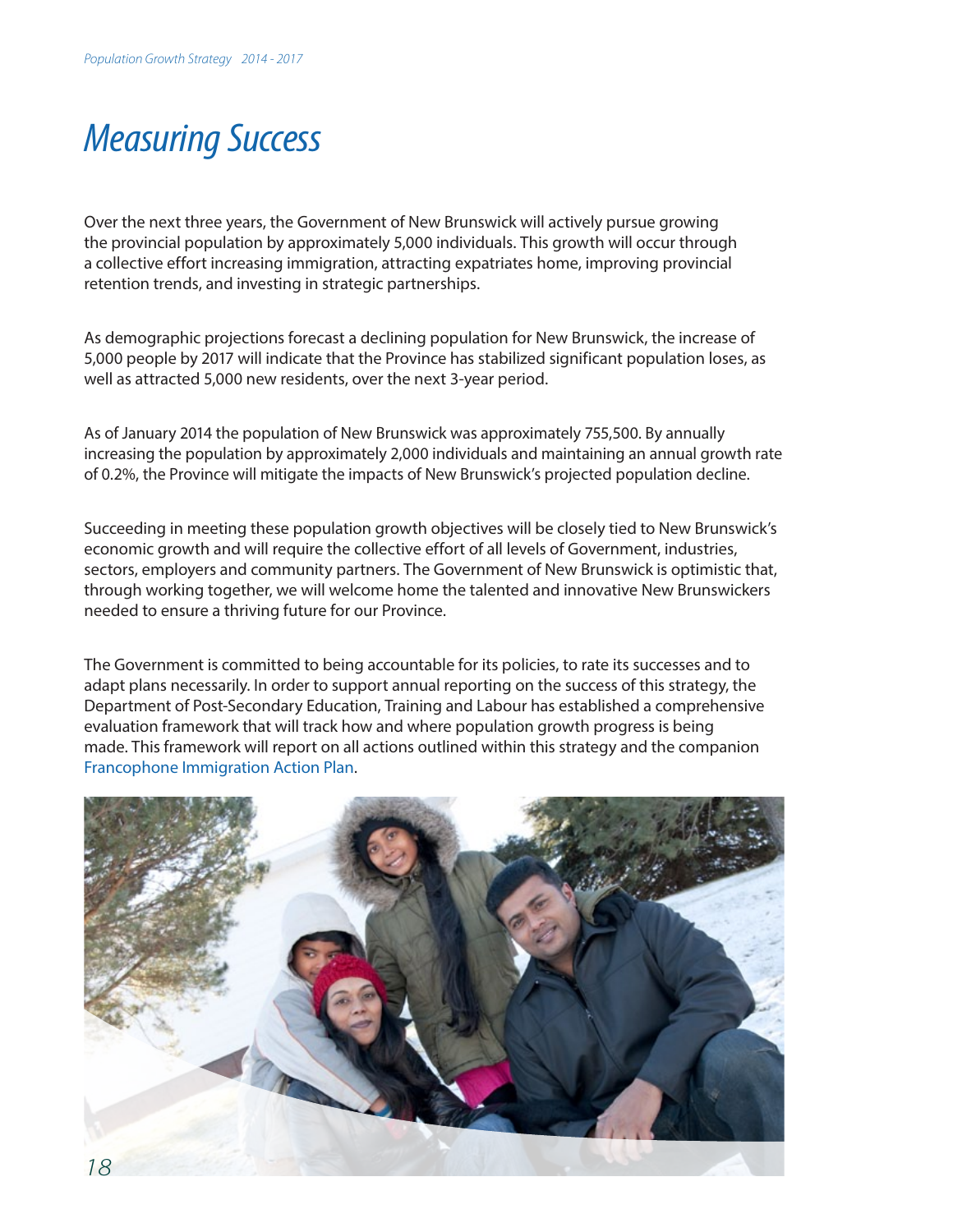### <span id="page-24-0"></span>*Conclusion*

New Brunswick now has a renewed Population Growth Strategy and first-ever Francophone Immigration Action Plan. The objectives articulated in these documents also complement Government's overall vision of a stronger economy and an enhanced quality of life, while living within our means, as depicted in Government's Strategy Map below.



NB PUBLIC SERVICE VALUES: **COMPETENCE – IMPARTIALITY – INTEGRITY – RESPECT – SERVICE**

Work is already underway on several fronts to move this strategy forward; from developing a new immigration partnership with the federal government to collaborating with our Atlantic counterparts on joint promotion and attraction efforts. The Population Growth Division of the Department Post-Secondary Education, Training and Labour has also recently been restructured to reflect the strategic priorities outlined in this document.

The success of this strategy over the next 3-years requires the active participation of government, industries, businesses, educators and workers alike. In order to support coordinated implementation of the work outlined in this document, PETL commits to partnering closely with the following government departments: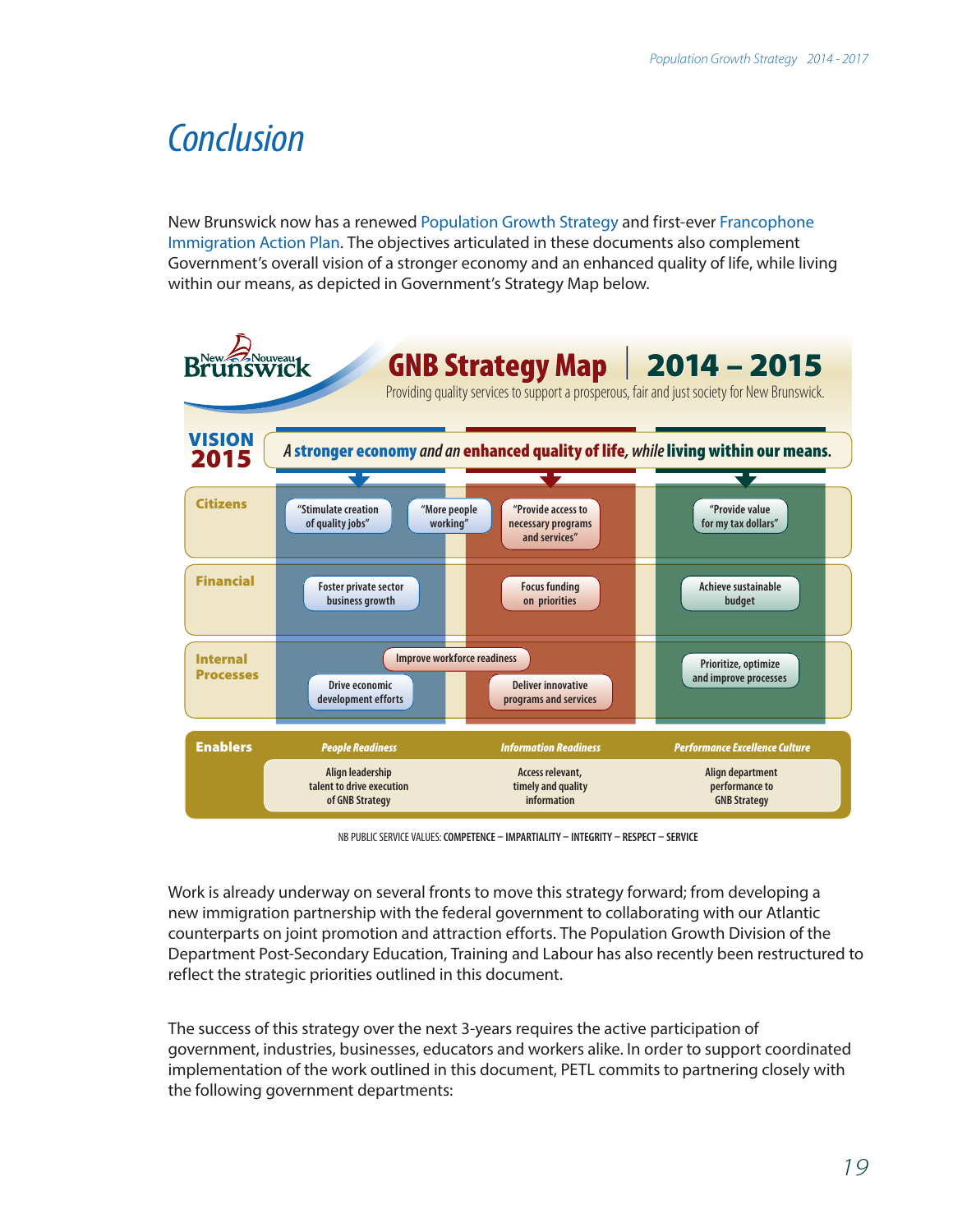- Economic Development
- Invest NB
- Healthy and Inclusive Communities
- Aboriginal Affairs
- Education and Early Childhood Development
- Environment and Local Government
- Intergovernmental Affairs
- Social Development
- Women's Equality
- Tourism, Heritage and Culture

The Ministerial Advisory Board on Population Growth, established in 2007, is mandated with providing the Minister with strategic advice on ways to increase New Brunswick's population. Going forward, the Board will continue to play a key role on the success of this strategy and will be expanded to include representation from other provincial departments. Through coordinating linkages between other departments and related stakeholders, Government will ensure a fluid and coordinated approach to implementing the strategic priorities outlined in this document.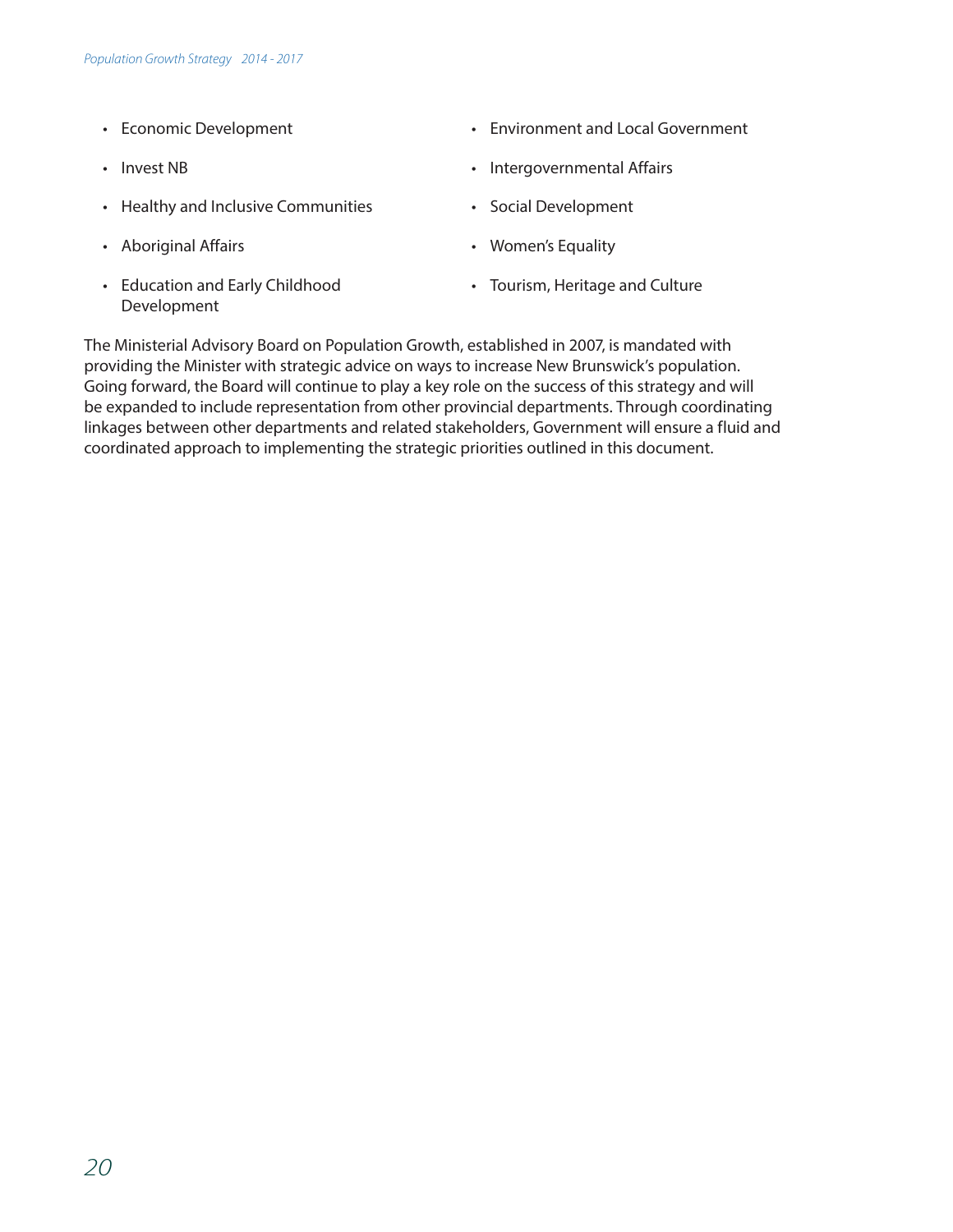## <span id="page-26-0"></span>*Appendix*

#### *Submissions Received*

| <b>Submissions from Citizens:</b>                     |
|-------------------------------------------------------|
| 19 submissions received.                              |
| <b>Submissions from Organizations:</b>                |
| <b>Assembly of First Nations Chiefs</b>               |
| Canadian Federation of Independent Business<br>(CFIB) |
| <b>CCNB</b>                                           |
| City of Edmundston                                    |
| <b>Economic Development</b>                           |
| <b>Enterprise Fredericton</b>                         |
| Enterprise Saint John                                 |
| <b>FUSION Saint John</b>                              |
| <b>Green Party of New Brunswick</b>                   |
| Government of British Columbia                        |
| <b>Invest Atlantic Alliance</b>                       |
| Miramichi Regional Multicultural Association          |
| Multicultural Association of Saint John Inc.          |
| <b>NBCC</b>                                           |
| NB Society of Medical Laboratory<br>Technologists     |
| Sgoolai Israel Synagogue                              |
| St. Thomas University                                 |
| Synergies Chaleur                                     |
| The New Brunswick Arts Board                          |
| Thompson-Price Law & Delahanty Rinzler<br>Druckman    |
| Unicare Home Health Care Inc.                         |
| University of New Brunswick                           |
|                                                       |

#### **Targeted stakeholdevr meetings**:

University of New Brunswick New Brunswick Business Council Business Immigrant Mentorship Program - Fredericton Chamber Women's Equality Branch (GNB/ECO) Enterprise Fredericton City of Fredericton New Brunswick Advisory Board on Population Growth Invest Atlantic Alliance New Brunswick Multicultural Council Fredericton Islamic Association Mentee-Chamber of Commerce Fusion SJ/Innovatia Inc. Atlantic Provinces Trucking Association Multicultural Association of Fredericton Mount Allison University New Brunswick Student Alliance  $C<sub>2</sub>$ Tourism, Heritage & Culture Arts NB JEDI Association acadienne et francophone des aînées et aînés du Nouveau-Brunswick Association des enseignantes et enseignants francophones du Nouveau-Brunswick (AEFNB) Association francophone des municipalités du Nouveau-Brunswick (AFMNB)